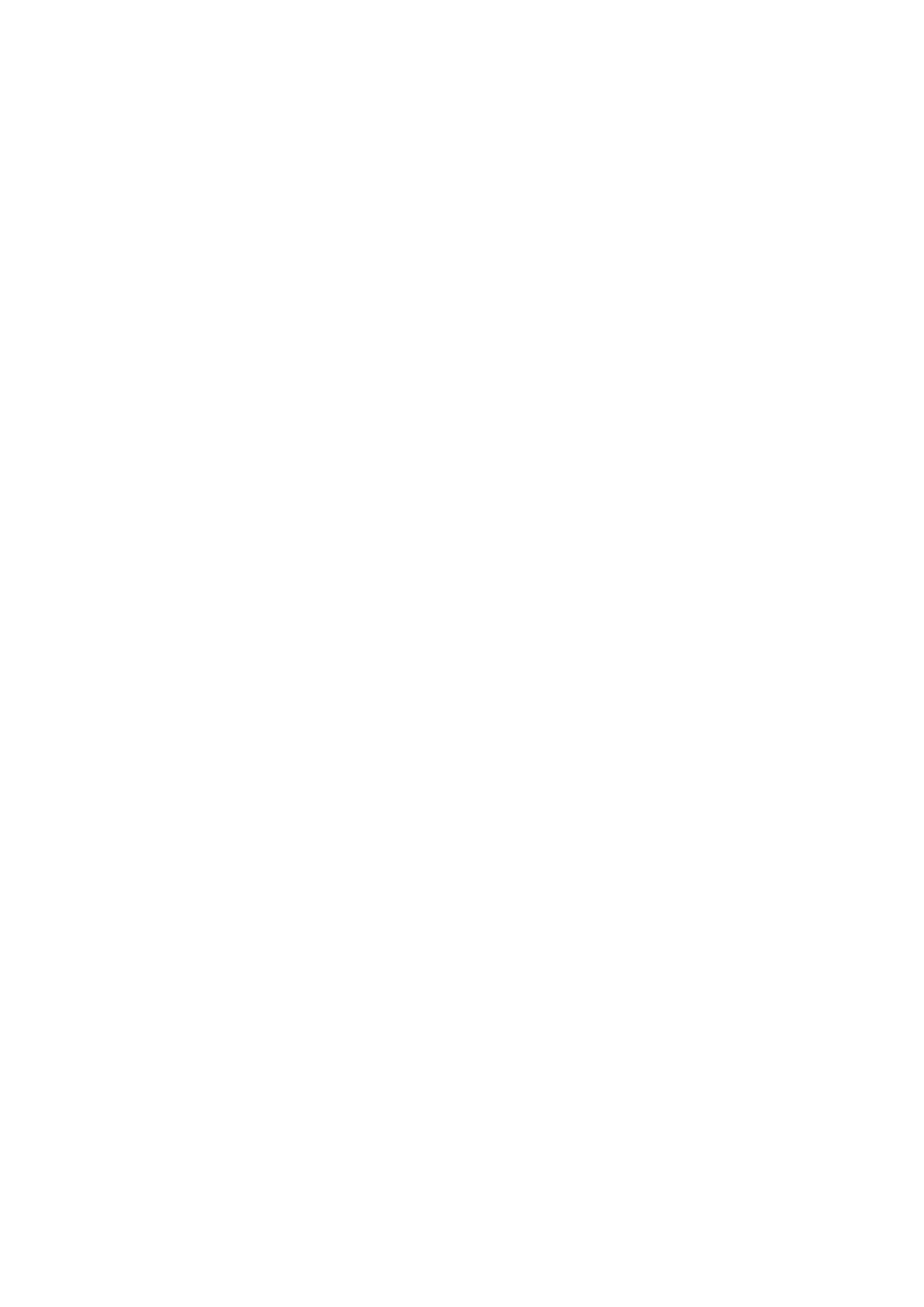# **Uptake of Corporate Social Responsibility (CSR) by European SMEs and start-ups**

The SME Checklist for Responsible and Sustainable **Conduct**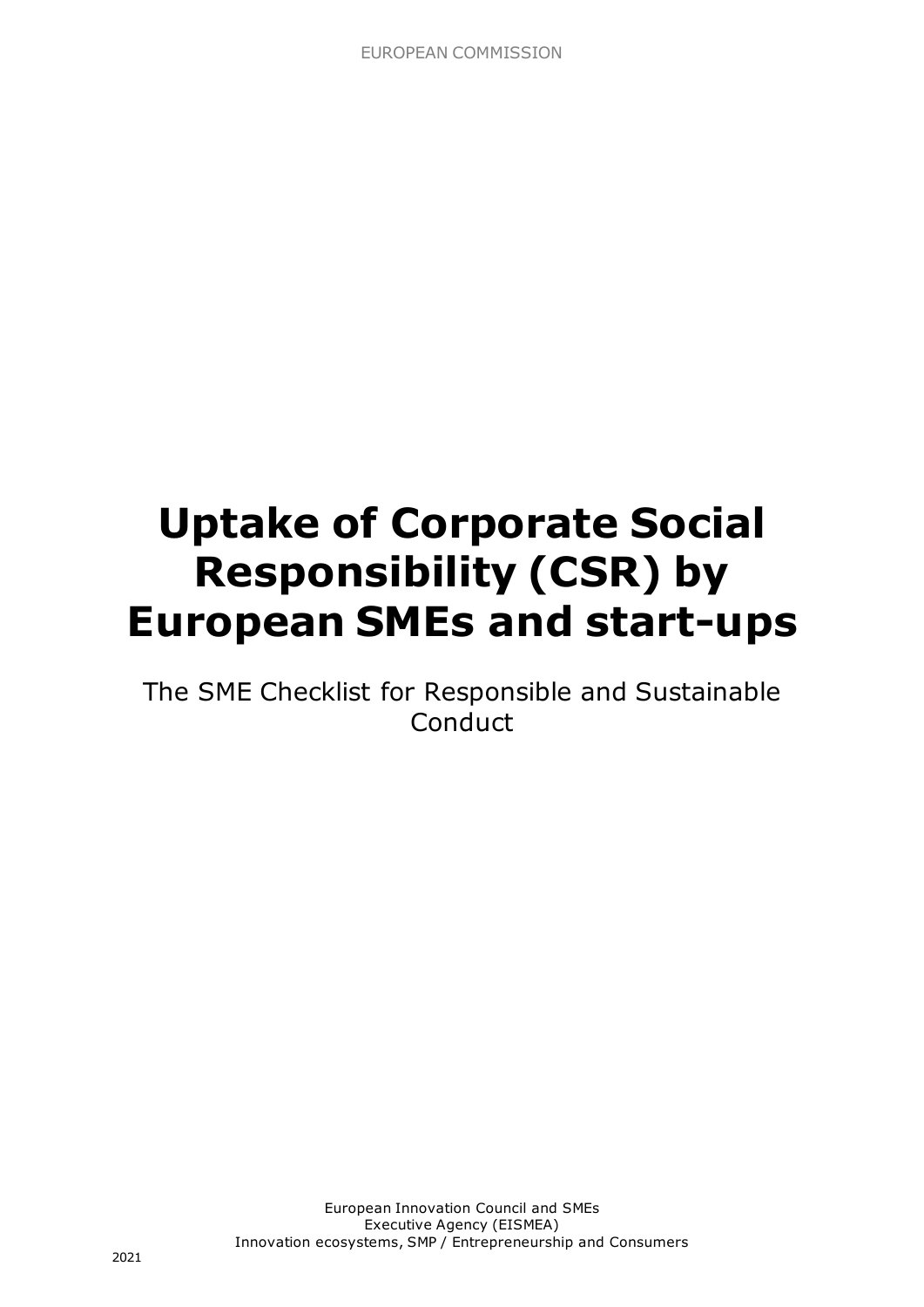#### *Europe Direct is a service to help you find answers to your questions about the European Union.*

#### **Freephone number** (\*)**:**

# **00 800 6 7 8 9 10 11**

[\(\\*\)](http://europa.eu.int/citizensrights/signpost/about/index_en.htm#note1#note1) The information given is free, as are most calls (though some operators, phone boxes or hotels may charge you).

#### **EUROPEAN COMMISSION**

European Innovation Council and SMEs Executive Agency (EISMEA) Unit I.02, Sector I.02.3] — SMP / COSME Pillar

*E-mail: EISMEA-COSME-ENQUIRIES@ec.europa.eu*

*European Commission B-1049 Brussels*

#### **LEGAL NOTICE**

The information and views set out in this Report are those of the author(s) and do not necessarily reflect the official opinion of EISMEA or of the European Commission. Neither EISMEA, nor the European Commission can guarantee the accuracy of the data included in this study. Neither EISMEA, nor the European Commission or any person acting on their behalf may be held responsible for the use, which may be made of the information contained therein.

More information on the European Union is available on the Internet [\(http://www.europa.eu\)](http://www.europa.eu/).

| <b>PDF</b> | ISBN 978-92-9460-988-5 | doi: 10.2826/006004 | EA-01-21-495-EN-N |
|------------|------------------------|---------------------|-------------------|

Luxembourg: Publications Office of the European Union, 2021

© European Union, 2021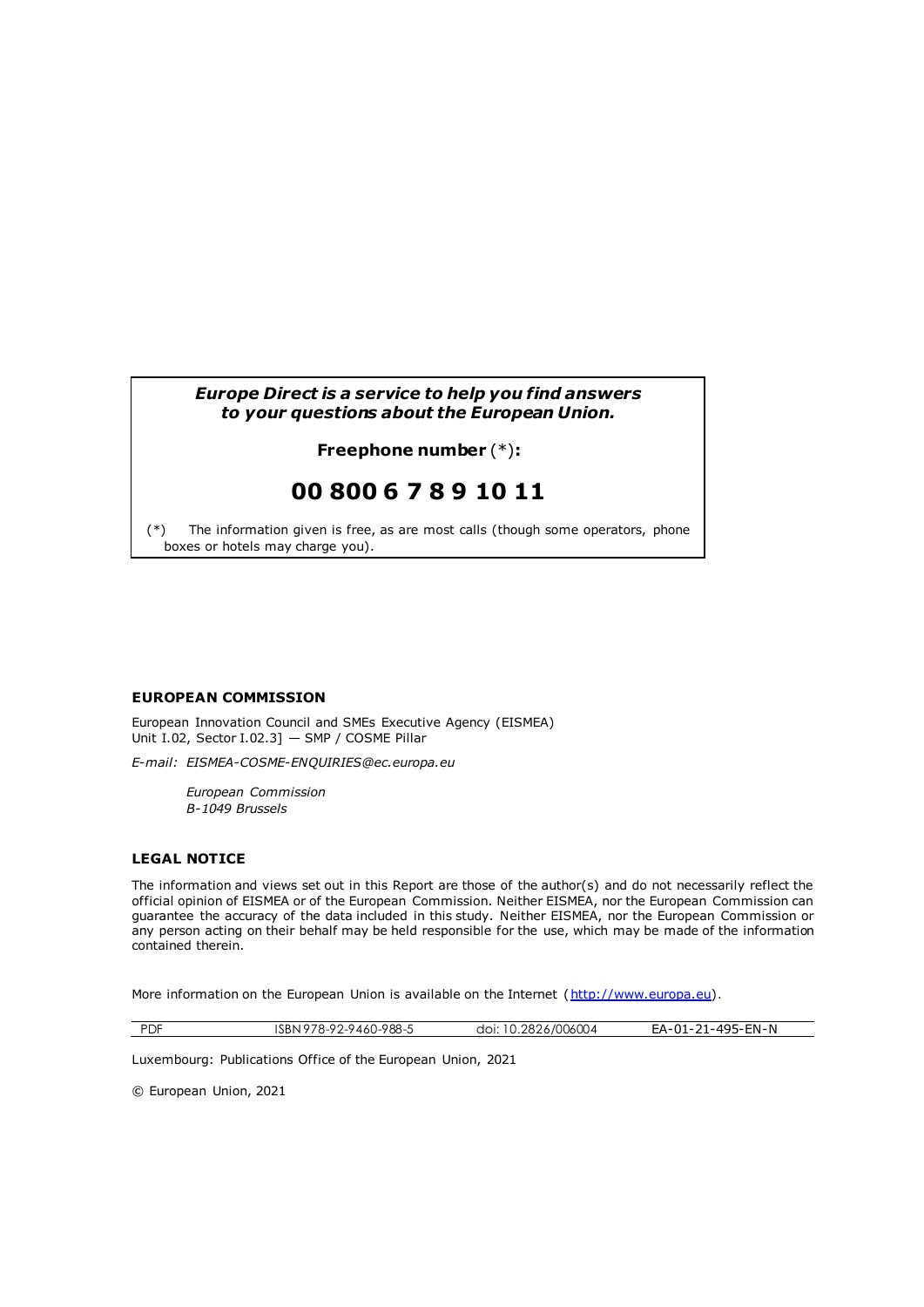# **Introduction**

The **"SME Checklist for Responsible and Sustainable Conduct"** was developed alongside the study "Uptake of Corporate Social Responsibility (CSR) by European small and medium sized enterprises (SMEs) and start-ups" that had been commissioned by the European Innovation Council and SME Executive Agency.

Before this study, there was little systematic analysis or data on the uptake of CSR/sustainability practices by smaller companies and start-ups across Europe. The impact of those practices on SME capacity to grow and innovate was also largely unexamined. However, the study, covering 15 EU Member States and 3 (potential) candidate countries, as well as 8 economic sectors, enabled to map, assess and report findings with respect to CSR/sustainability uptake in SMEs.

Study findings showcase large variations between SME uptake of CSR/sustainability, depending on their level of maturity, their size, as well as the sector or country in which they operate. As a result, there is no easy and a one-size-fits-all solution to encouraging CSR/sustainability uptake amongst SMEs. However, many companies are growing aware of the general discourse on sustainability in relation to business operations. At the same time, among other things, **SMEs lack the necessary practical knowledge on how to approach certain themes and topics**, or how to develop more responsible/sustainable conduct without incurring significant costs. The "SME Checklist for Responsible and Sustainable Conduct" was developed to provide SMEs with an easily accessible tool that should help companies gain more clarity and understanding regarding their own actions.

The tool is broadly based on the **ISO 26000 Guidance Standard on Social Responsibility**. An adapted version of this standard was used within the context of this study, because it was the **most applicable within the context of SMEs.** 

5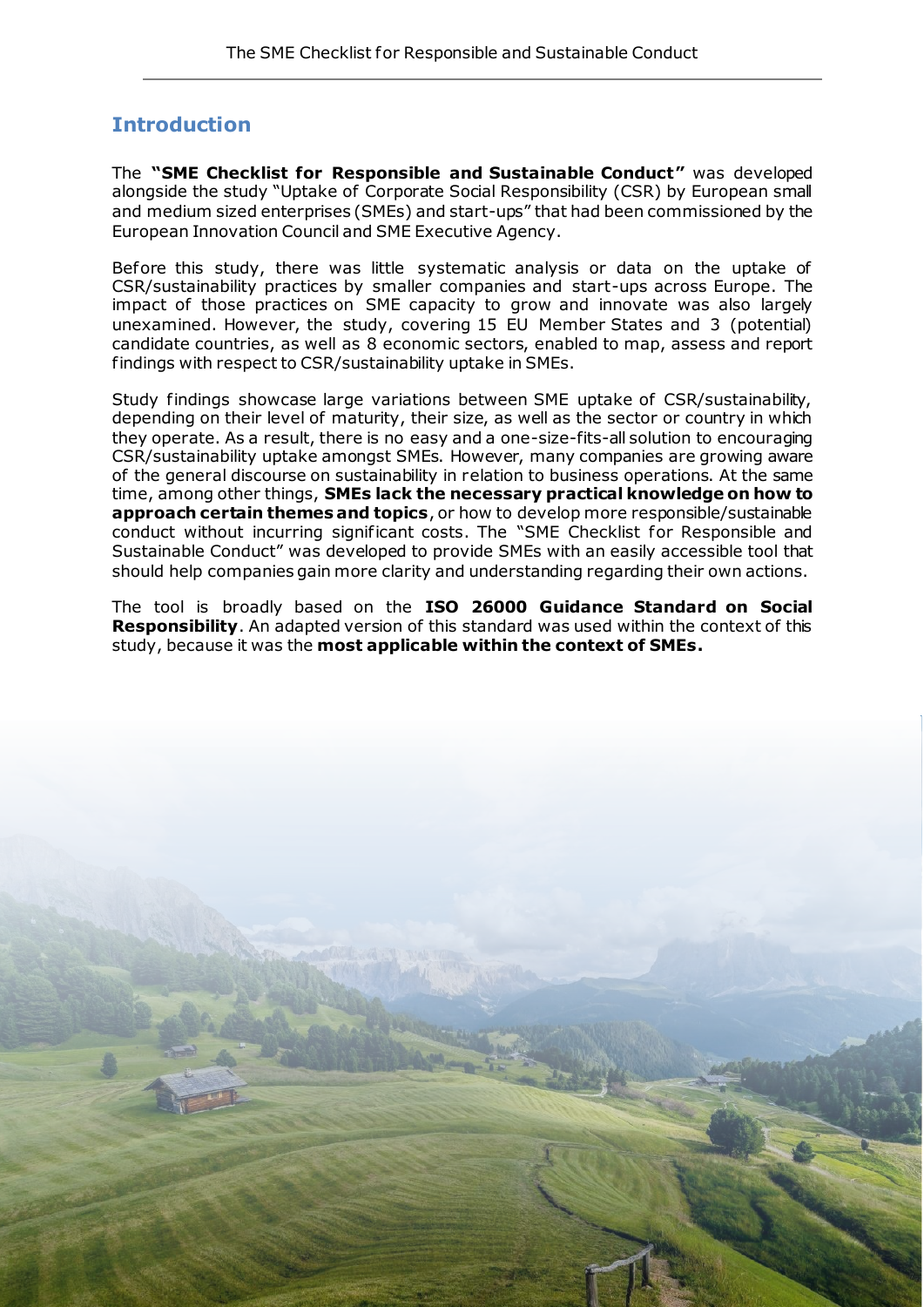# **Table of contents**

| What are the benefits of making your business more responsible and more sustainable? 8 |
|----------------------------------------------------------------------------------------|
|                                                                                        |
|                                                                                        |
|                                                                                        |
|                                                                                        |
|                                                                                        |
|                                                                                        |
|                                                                                        |
|                                                                                        |
|                                                                                        |
|                                                                                        |
|                                                                                        |
|                                                                                        |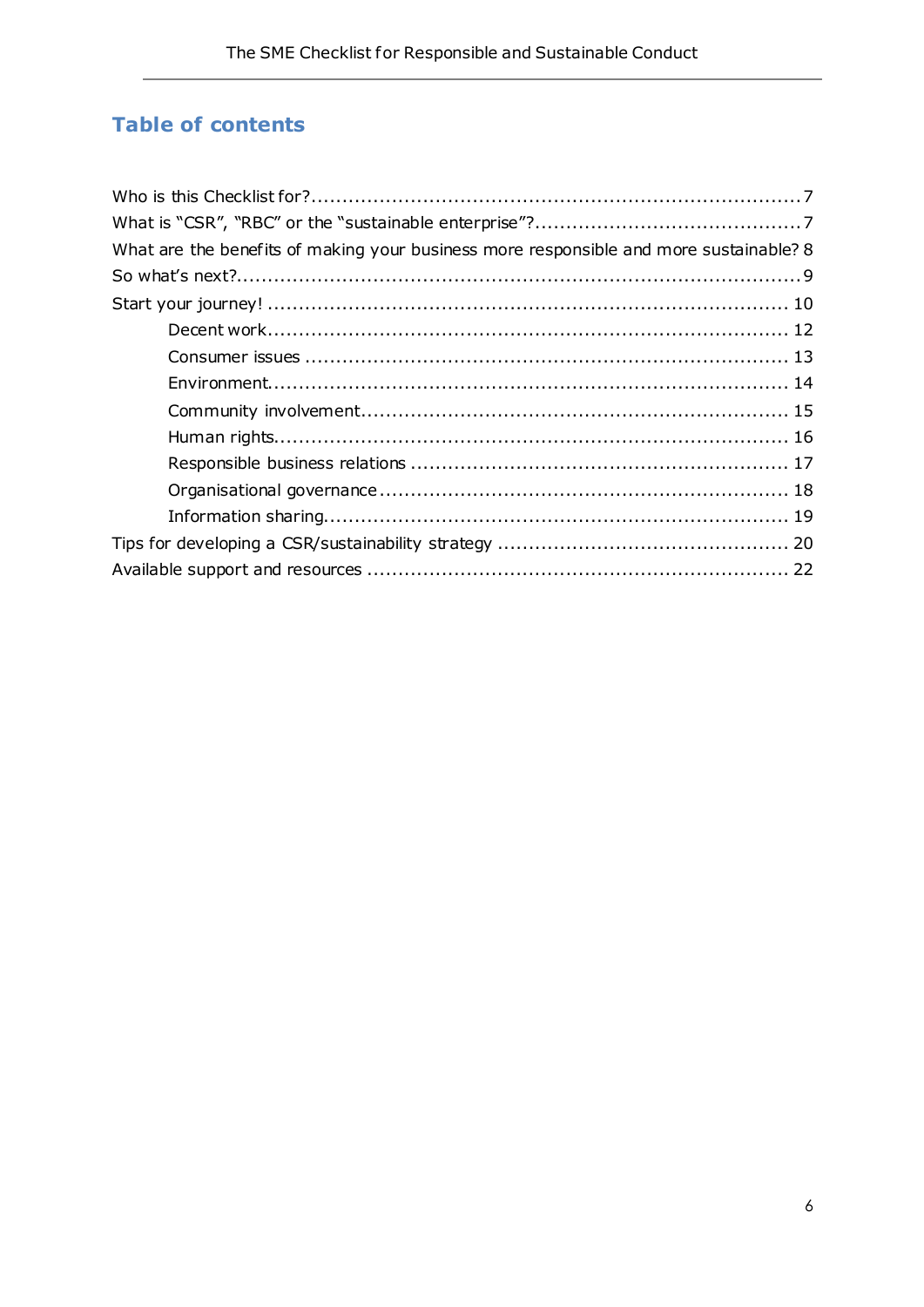# <span id="page-6-0"></span>**Who is this Checklist for?**

This Checklist is for companies that want to make a profit without harming the environment and by contributing to positive social change. It can be especially useful **for you** if:

- You are a small or medium-sized enterprise (SME) with less than 250 employees.
- You want your business to be more sustainable but you are not entirely sure what to do.
- You want to improve some aspects of your business and increase competitiveness but need guidance.
- You have been wondering about the support available to make your business operations more sustainable.

# <span id="page-6-1"></span>**What is "CSR", "RBC" or the "sustainable enterprise"?**

#### *Corporate social responsibility (CSR)*

*Enterprises should have in place a process to integrate social, environmental, ethical, human rights and consumer concerns into their business operations and core strategy in close collaboration with their stakeholders, with the aim of maximising positive impacts and identifying, preventing and mitigating possible adverse impacts.*

#### *Responsible business conduct (RBC)*

*Responsible business conduct (RBC) means complying with laws, such as those on respecting human rights, environmental protection, labour relations and financial accountability, even where these are poorly enforced.*

#### *Sustainable enterprise*

*Sustainable enterprise is an organisation that can anticipate and meet the needs of present and future generations of customers and stakeholders through creating and innovating new business strategies and activities that accelerate positive social change, protect and preserve environmental integrity, while enhancing business performance.*

Corporate Social Responsibility (CSR), Responsible business conduct (RBC) and the sustainable enterprise all commonly refer to **enterprise conduct that extends beyond legal requirements** to ensure that company operations remain fully ethical. Such conduct positively affects the communities in which the enterprise finds itself, and should not be a source of long-term harm to the natural environment upon which it depends, or within which it operates.

Although each of the three terms has their own specific definition and tend to be associated with slightly different connotations, the European Commission has taken a holistic and integrated approach that prioritises practical action over theoretical distinctions. This means that whichever term is used, enterprises are becoming increasingly expected to step up their efforts when it comes to tackling climate change, environmental degradation, challenges brought on by global trade, and the need to work towards a more inclusive, healthy and prosperous society. In other words, all enterprises, including SMEs, will need to transform their business models so they may better contribute to **sustainable development**.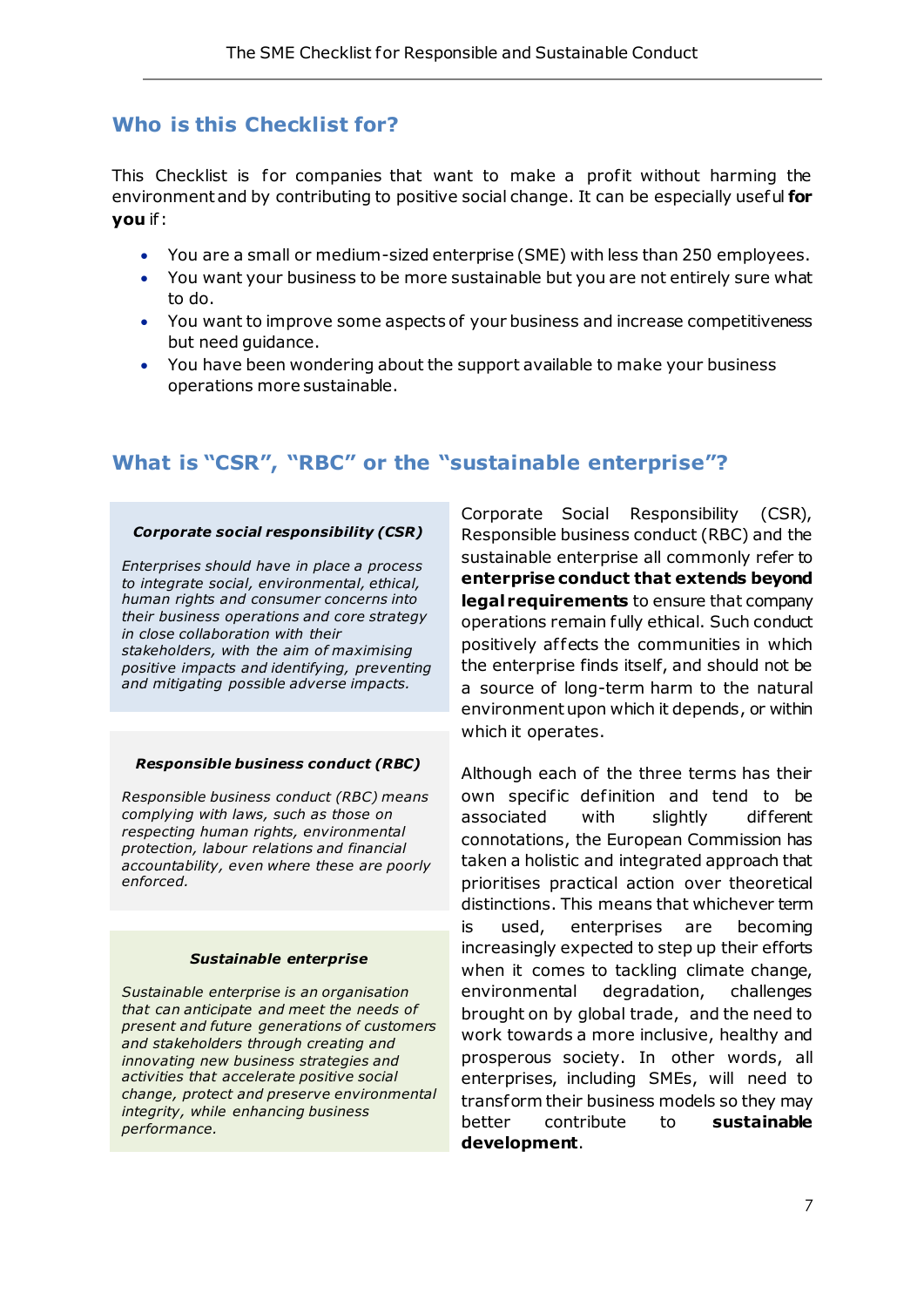In that respect, enterprises should take notice of how their business activities not only cause, but also **indirectly contribute to various outcomes that could be detrimental to several groups**, as illustrated in the figure below. For example, a responsible enterprise is not only a good place of work to its employees, but also a decent client to other suppliers that always pays on time. Negative impact that is not directly caused by but contributed to by the enterprise should also be avoided – while ordinary B2B relations might seem harmless, in fact, a supplier might be engaged in illicit practices such as child labour, tax evasion or excessive pollution. Purchasing goods or services from such an entity your business is implicitly accepting unethical rules of conduct.



# <span id="page-7-0"></span>**What are the benefits of making your business more responsible and more sustainable?**

Running a responsible business may result in positive social impact, reduced harm to the environment, and also economic growth. Ultimately, this translates to **economic success** and long-term viability for your business. By taking action, you can improve your company's day-to-day operations in many dif ferent ways, each of which could be the culprit that keeps your business f rom achieving financial success.



However, the business case for sustainability is not always easy or straightforward to because it depends on each individual business. Hence, you will need to put some effort into developing your CSR/sustainability action.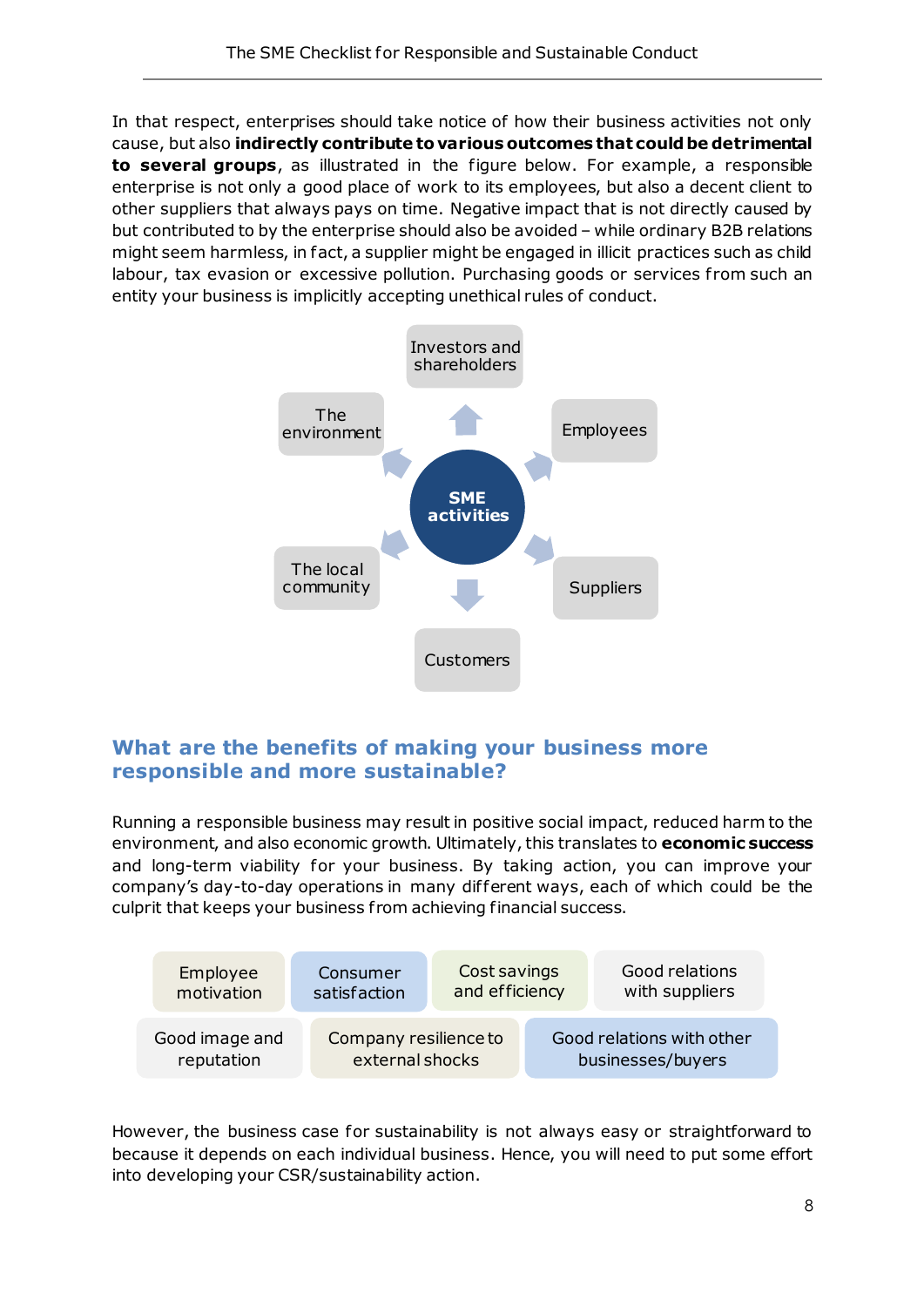# <span id="page-8-0"></span>**So what's next?**

This checklist was developed to help your business transform into a **more responsible and more sustainable enterprise**.

It contains a **checklist of activities** that you may do within these **action areas**:



Activities within each area are beneficial to **boosting business competitiveness** in their own way. You may go through all the areas, or you may choose specific areas of interest, depending on what you believe needs to be improved in your day-to-day business, or what is relevant for the industry you operate in. You might already have a CSR/sustainability strategy in place, or you might only be starting on your CSR/sustainability journey. The checklist is designed to help you **navigate the variety of possibilities** that could be relevant to making responsible and sustainable conduct an integral part of your business.

- Each action area contains a checklist of **essential activities** that a responsible enterprise ought to follow, and a box with **suggestions for more advanced activities** with examples.
- $\boxtimes$  Once you have developed a CSR/sustainability strategy or started implementing specific activities, you might want to **let your customers or investors know about your efforts**. If you are not sure where to start, some suggestions are provided at the end of the checklist.

Finally, while the checklist can help you identify which activities could be beneficial for your business it will not tell you what exactly and how they should be done. But for that, some kind of **help and support will be available** most of the time. General information on support relevant for each action area is provided alongside the activity check. However, more general kind of support to SMEs is available as well, with **links to various resources provided [here](#page-21-0)**.

<span id="page-8-1"></span>**Do you want to explore more options and ideas on how other companies are integrating CSR/sustainability?**

- Take a look at the **"Uptake of Corporate Social Responsibility (CSR) by European small and medium sized enterprises (SMEs) and start-ups: Good Practice Document"**, which can be found on the European Commission's website. The document contains 30 case studies of SMEs from across 17 European countries and 8 economic sectors. It presents illustrative stories about developing and maintaining sustainable business models and CSR strategies.
- The **[BipiZ platform of Good Practices](https://www.bipiz.org/en/)** contains a collection of best practices and success stories on company engagements in CSR activities. The platform covers over **1200 concrete examples from 600 companies**, 15 countries and 9 sectors. It allows you to search for good practices in accordance to keywords, topics, business sectors and even company size. You can submit your own company as a good practice too!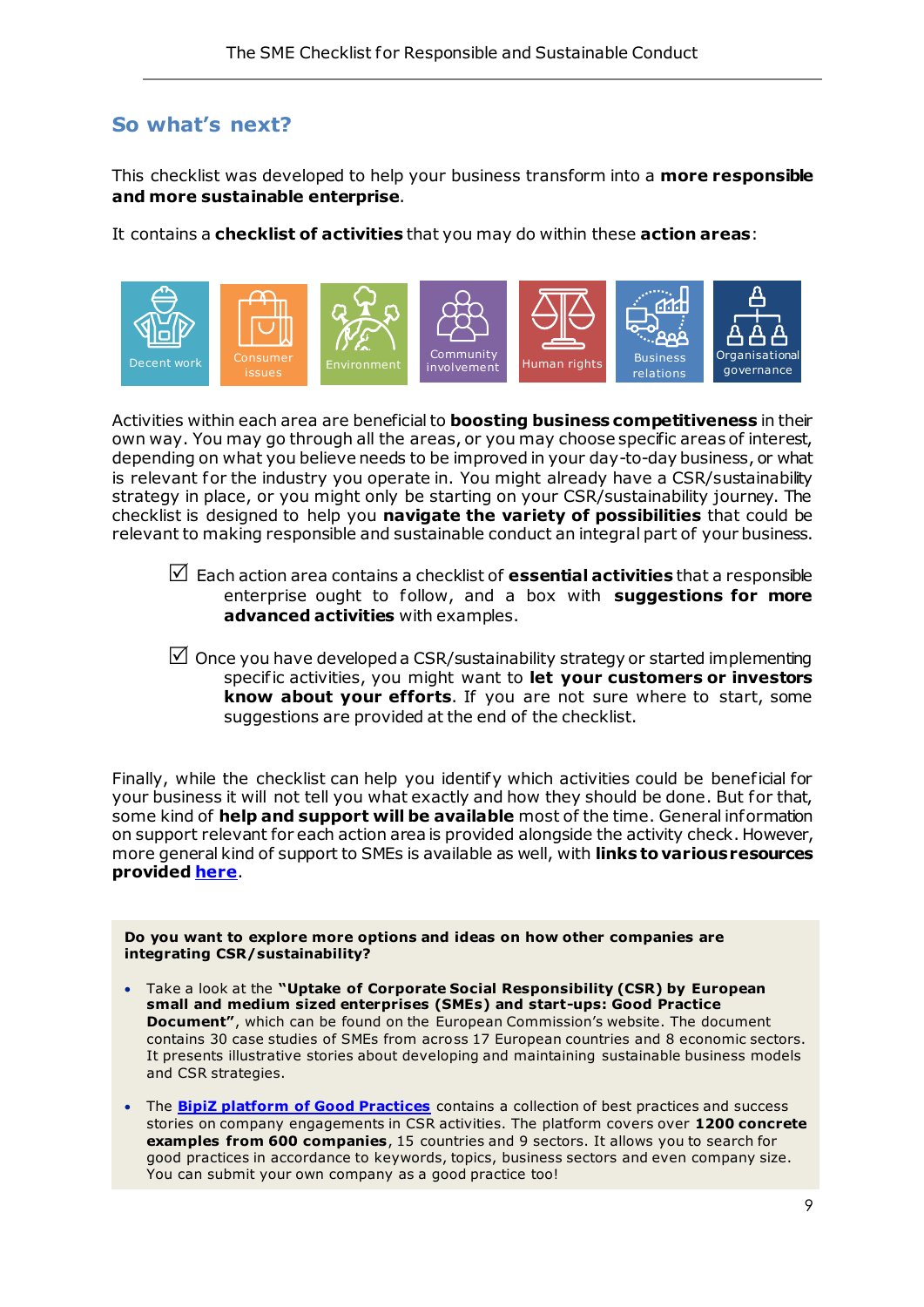# <span id="page-9-0"></span>**Start your journey!**

The three guiding questions below will help to direct you toward specific and practical suggestions for CSR/sustainability action most suitable to your business needs. You can then determine which activities are most appropriate given the size of your enterprise, the industry you operate in, or aspirations for expanding your business.

# **Question 1:**

| Do you have a CSR/sustainability<br>strategy?                 | Take a look at these sections:                         |
|---------------------------------------------------------------|--------------------------------------------------------|
| $\Box$ Yes, but I am looking for more<br>ideas.               | Choose from a list of action areas suggested<br>below. |
| $\Box$ Yes, but I want to improve it.                         | <b>Tips for developing a CSR strategy</b>              |
| $\Box$ No, but I want to develop one.                         |                                                        |
| $\Box$ No. I am only interested in taking<br>concrete action. | Choose from a list of action areas suggested<br>below. |

# **Question 2:**

| Do you just want to explore the<br>possibilities of action? | What is this action area about?                                                                                                                                       |
|-------------------------------------------------------------|-----------------------------------------------------------------------------------------------------------------------------------------------------------------------|
| Decent work                                                 | Fair treatment of all workers, decent<br>employment conditions and engagement in<br>social dialoque.                                                                  |
| <b>Consumer issues</b>                                      | Providing customers with accurate and helpful<br>information, minimizing risks when using<br>enterprise products, providing support<br>services and recall procedures |
| □ <mark>Environment</mark>                                  | Reducing environmental risk, bearing the cost<br>of pollution, not harming the local ecosystems<br>and, if possible, improving air, water and soil<br>conditions      |
| D <b>Community involvement</b>                              | Positive business contribution ranging from<br>the local community to the wider<br>international society.                                                             |
| □ <u>Human rights</u>                                       | Respectful treatment of all individuals at the<br>workplace and across supply chains.                                                                                 |
| □ Responsible business relations                            | Respecting the rule of law when dealing with<br>other enterprises down or up the value chain.                                                                         |
| D Organisational governance                                 | Accountable, transparent, ethical business<br>management that takes into consideration<br>stakeholder interests.                                                      |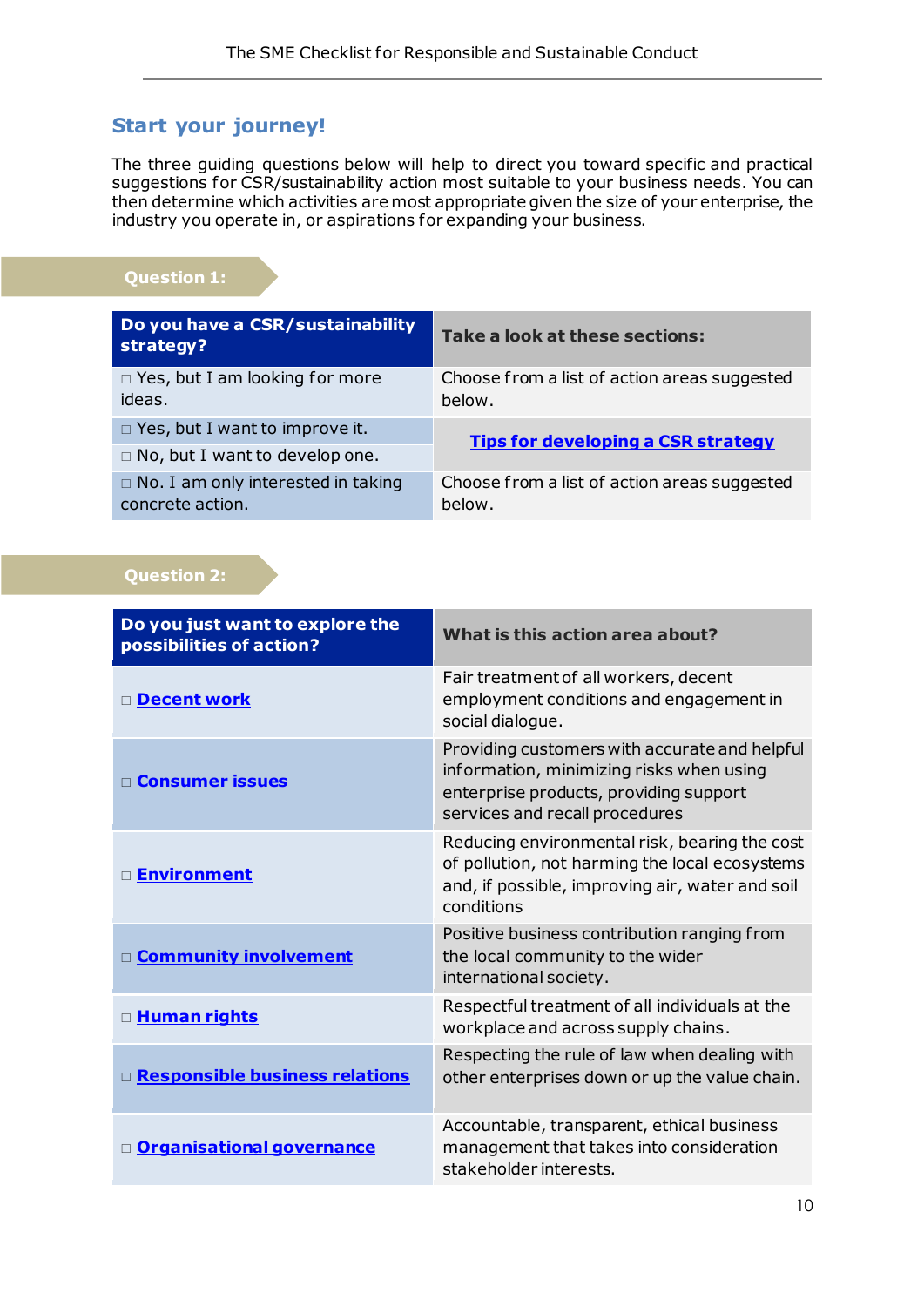# **Question 3:**

| <b>Which aspects of your business</b><br>would you like to improve?                | Take a look at these action areas:                                                                                                         |
|------------------------------------------------------------------------------------|--------------------------------------------------------------------------------------------------------------------------------------------|
| $\Box$ Increase the company's positive<br>social impact                            | <b>Decent work</b><br>$\bullet$<br><b>Consumer issues</b><br><b>Community involvement</b><br>$\bullet$<br><b>Human rights</b><br>$\bullet$ |
| $\Box$ Reduce the company's negative<br>environmental impact                       | Environment<br>$\bullet$<br>Responsible business relations                                                                                 |
| $\Box$ Increase employee motivation and<br>retention                               | Decent work<br>$\bullet$<br><b>Community involvement</b><br><b>Human rights</b>                                                            |
| $\Box$ Improve consumer satisfaction                                               | <b>Consumer issues</b><br>$\bullet$<br><b>Community involvement</b>                                                                        |
| $\Box$ Improve relations with other<br>businesses/buyers                           | Responsible business relations                                                                                                             |
| $\Box$ Ensure good relations with suppliers                                        | Organisational governance                                                                                                                  |
| $\square$ Increase company resilience to<br>external shocks                        | Environment<br>$\bullet$<br>Responsible business relations                                                                                 |
| $\Box$ Increase cost savings and efficiency                                        | Organisational governance                                                                                                                  |
| $\Box$ Improve image and reputation<br>before customers and the local<br>community | <b>Consumer issues</b><br>$\bullet$<br><b>Community involvement</b><br><b>Human rights</b><br>$\bullet$<br>Organisational governance       |
| $\Box$ Improve image and reputation<br>before investors                            | Organisational governance                                                                                                                  |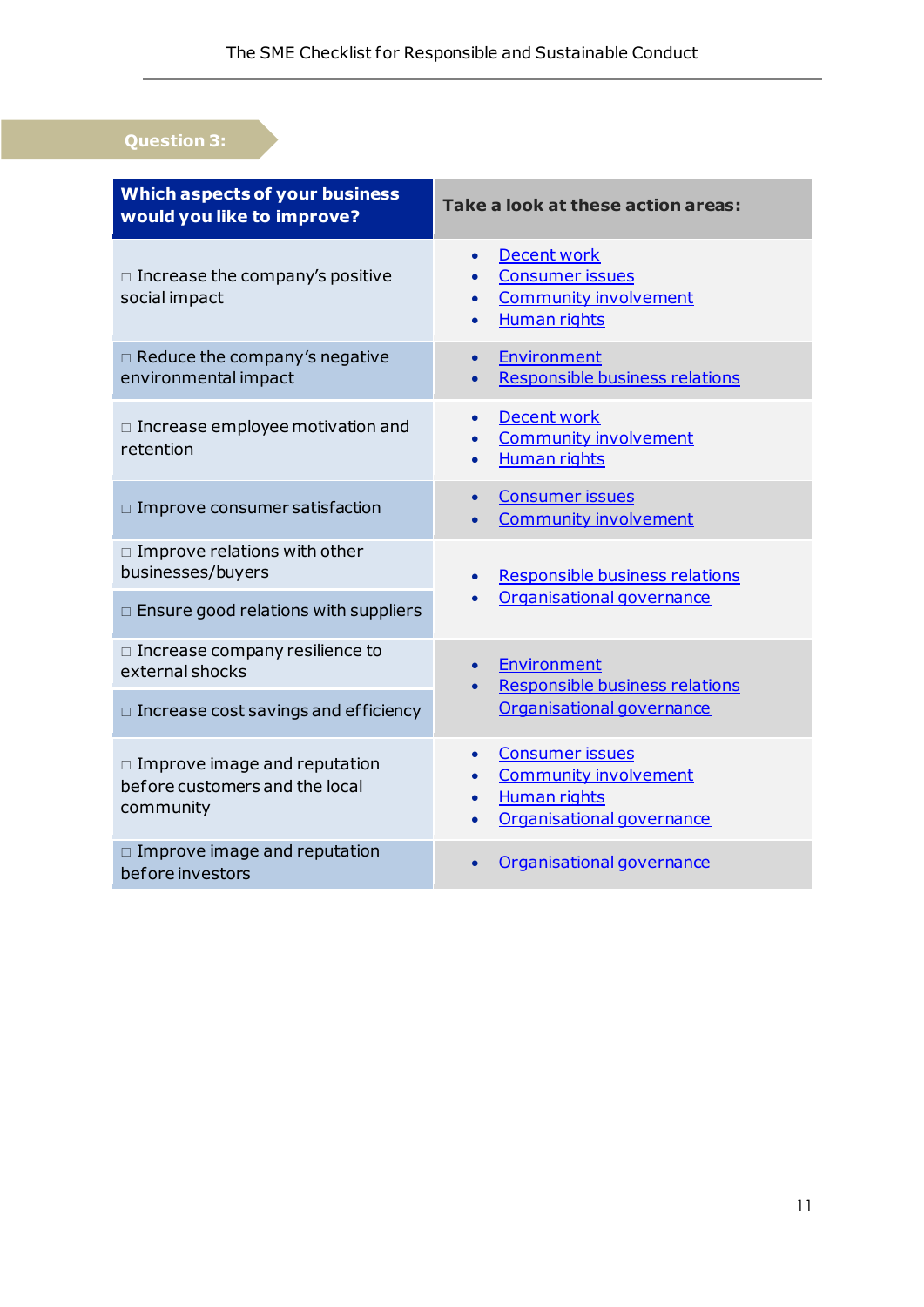<span id="page-11-0"></span>

**Does your company provide decent working conditions?**

# **Tick all that apply:**

- $\Box$  All employees have employment contracts.
- $\Box$  All employees are covered by social insurance.
- $\Box$  All employees receive fair wages: they receive a living wage in proportion to their ef forts and are compensated for overtime.
- $\Box$  All employees enjoy a good work-life balance: they can take a day-off when needed, combine their family duties with work, etc.
- $\Box$  All employees are fully protected from any accidents or health hazards at work.
- $\Box$  Employees are regularly included in decision-making at the company.
- $\Box$  All employees receive training opportunities.

#### **Did you leave anything out? Why is that?**



#### **Want to do better?**

| <b>Activity</b>                                  | <b>Examples</b>                                                                                                                                                                            |
|--------------------------------------------------|--------------------------------------------------------------------------------------------------------------------------------------------------------------------------------------------|
| <b>Provide training</b><br>opportunities         | Employee training plans, in-house training activities, training<br>vouchers, training days, job-rotation schemes.                                                                          |
| <b>Provide employment</b><br>perks               | Employee retirement schemes, gym memberships, vouchers for<br>cultural/sports events, free snacks at the workplace, premiums for<br>personal occasions, transparent profit-sharing scheme. |
| <b>Improve occupational</b><br>health and safety | Regular health and safety training, better working<br>equipment/clothing.                                                                                                                  |
| <b>Improve work-life</b><br>balance              | Respect for employee boundaries: clear expectations for<br>availability (phone/online); flexible work schedule.                                                                            |
| Involve employees in<br>decision-making          | Clear process for regular employer-employee dialogue.                                                                                                                                      |

\_\_\_\_\_\_\_\_\_\_\_\_\_\_\_\_\_\_\_\_\_\_\_\_\_\_\_\_\_\_\_\_\_\_\_\_\_\_\_\_\_\_\_\_\_\_\_\_\_\_\_\_\_\_\_\_\_\_\_\_\_\_\_\_\_\_\_\_\_\_

- **OIRA sectoral tools** enable SMEs to carry out risk assessments for meeting occupational health and safety conditions within a variety of industrial sectors.
- **[Fair Labour Association](https://www.fairlabor.org/)** provides a model of collaboration, accountability, and transparency and serves as a catalyst for positive change in workplace conditions. The FLA Workplace Code of Conduct defines labour standards that aim to achieve decent and humane working conditions.
- **[NORMLEX](https://www.ilo.org/dyn/normlex/en/f?p=NORMLEXPUB:1:0::NO:::)** is an information system on International Labour Standards (such as ratification information, reporting requirements, comments of the International Labour Organisation's supervisory bodies, etc.) as well as national labour and social security laws.
- The **[SA 8000 Standard and Certification System](https://sa-intl.org/programs/sa8000/)** provides a framework for organisations of all types to conduct business in a way that is fair and decent for workers and to demonstrate their adherence to the highest social standards.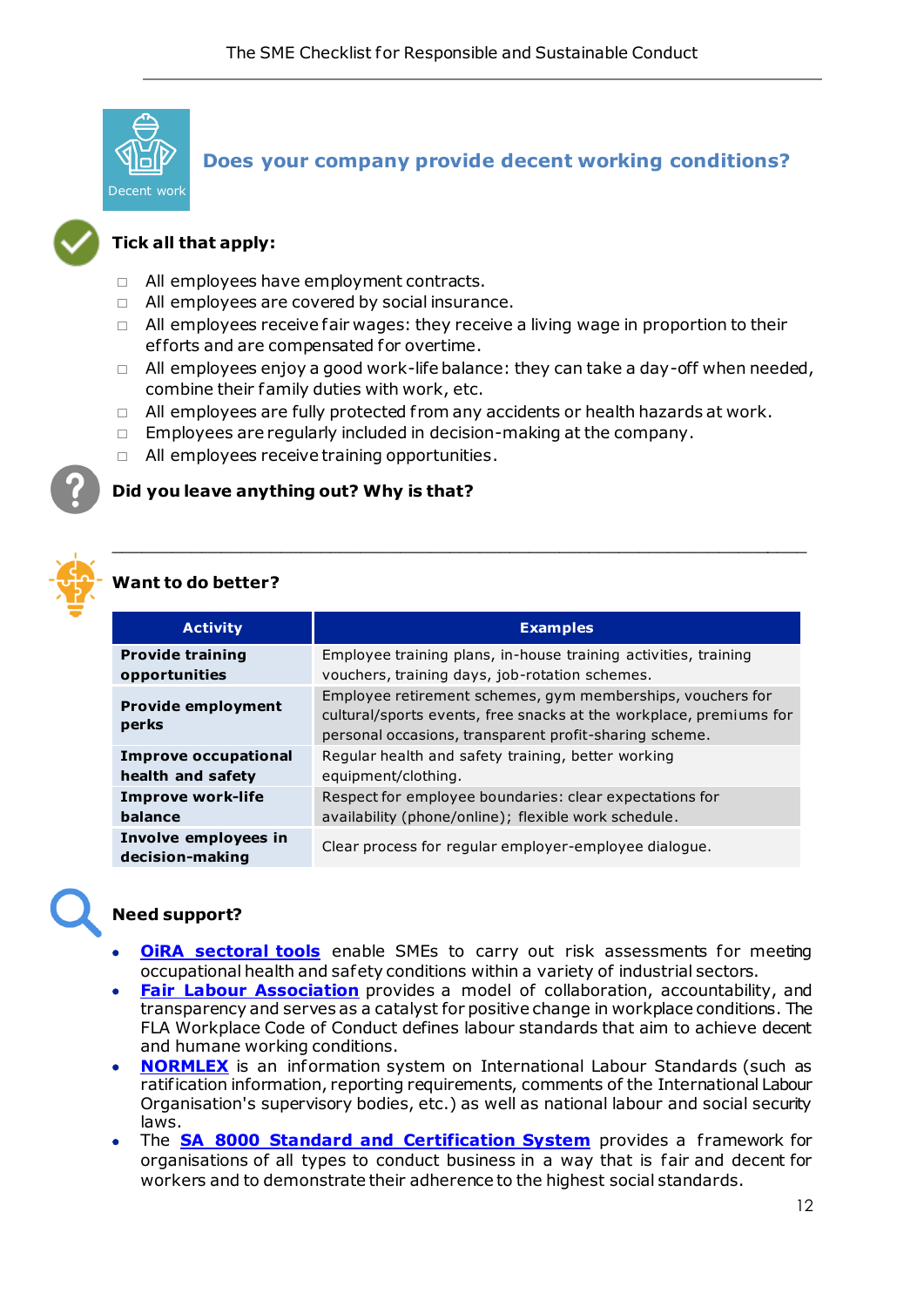<span id="page-12-0"></span>

**Does your company place efforts to benefit consumers?**



# **Tick all that apply:**

- $\Box$  The company provides goods or services for a fair price.
- $\Box$  The company provides complete, accurate and truthful information about the product or service it provides.
	- $\Box$  The company provides a clear and easy recall procedure and/or customer service.
- $\Box$  The company fully protects consumer health and safety.
- $\Box$  The company fully protects consumer privacy and data.

#### **Did you leave anything out? Why is that?**



# **Want to do better?**

| <b>Activity</b>                           | <b>Examples</b>                                                                                                                                          |
|-------------------------------------------|----------------------------------------------------------------------------------------------------------------------------------------------------------|
| Increase consumer                         | Consumer surveys, personalised service (e.g. via social media),                                                                                          |
| satisfaction                              | loyalty programmes                                                                                                                                       |
| <b>Provide adapted</b>                    | Adapted accessibility to children, elders, persons with disabilities to                                                                                  |
| accessibility                             | company products/services or distribution premises.                                                                                                      |
| <b>Protect vulnerable</b>                 | Respect and protection from harm of vulnerable consumers, such as                                                                                        |
| consumers                                 | elders, children, persons with disabilities, etc.                                                                                                        |
| <b>Promote sustainable</b><br>consumption | Products from recycled materials, repair services, awareness-raising<br>activities on consumption, collection of used products to<br>restore/reuse them. |

\_\_\_\_\_\_\_\_\_\_\_\_\_\_\_\_\_\_\_\_\_\_\_\_\_\_\_\_\_\_\_\_\_\_\_\_\_\_\_\_\_\_\_\_\_\_\_\_\_\_\_\_\_\_\_\_\_\_\_\_\_\_\_\_\_\_\_\_\_\_

- **[Consumer Law Ready](https://www.consumerlawready.eu/)** is an EU-wide training programme in consumer law for SMEs. Select your country to get started and learn about everything you need to know with respect to consumer law.
- **GDPR – [Information material for SMEs](https://www.consumerlawready.eu/sites/default/files/2021-06/GDPR%20-%20Information%20Material%20for%20SMEs.pdf)** is a resource whose aim is to provide you with a selection of available resources and links which could support you to find the correct information on the General Data Protection Regulation.
- **[Consumer Protection in E-commerce: OECD Recommendation](http://dx.doi.org/10.1787/9789264255258-en)** covers commercial practices related to both monetary and nonmonetary transactions for goods and services, which include digital content products
- **SHIFT [Sustainable consumer behaviour change workbook](https://media.sitra.fi/2018/05/23145322/sitrashiftworkbookv04-www.pdf)** provides a set of tools that companies can use to foster ecologically sustainable consumer behaviour.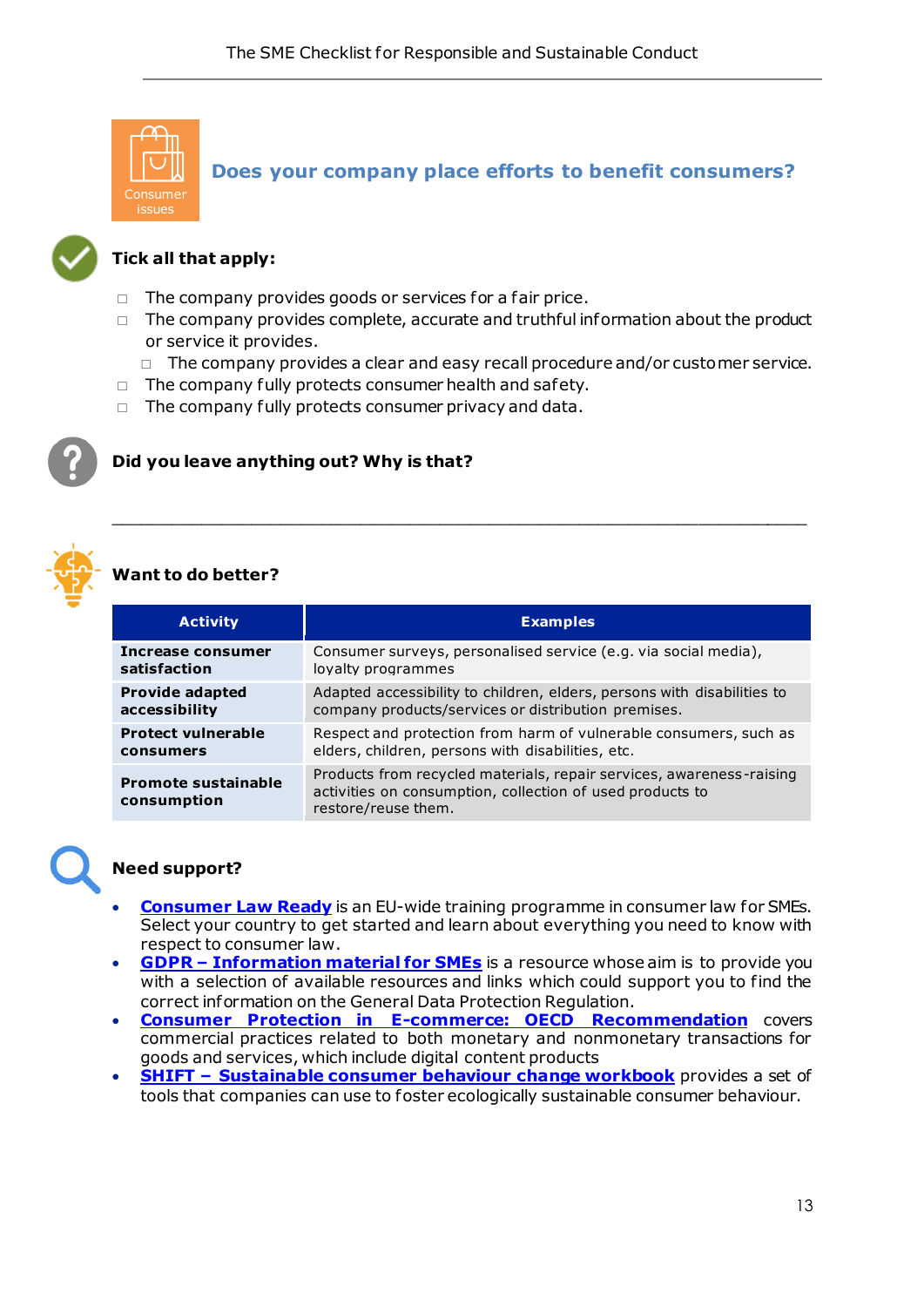<span id="page-13-0"></span>

# **Does your company respect the environment?**



### **Tick all that apply:**

- $\Box$  The company recycles a majority of its waste (incl. industrial waste).
- $\Box$  The company actively works to minimise all waste in production processes or service delivery.
- $\Box$  The company actively works to prevent water and/or air pollution.
- $\Box$  The company uses sustainable packaging (e.g. paper, glass) in all instances.
- $\Box$  The company uses water efficiently.
- $\Box$  The company uses renewable energy sources.
- $\Box$  The company uses energy-efficient technologies in production/service delivery.

 $\Box$ 

#### **Did you leave anything out? Why is that?**



# **Want to do better?**

| <b>Activity</b>                                              | <b>Examples</b>                                                                                                                                        |
|--------------------------------------------------------------|--------------------------------------------------------------------------------------------------------------------------------------------------------|
| Develop environmentally-<br>friendly products or<br>services | Products from sustainable materials, circular design, eco-design,<br>services designed to incentivise sustainable action (e.g. green<br>finance).      |
| <b>Protect biodiversity</b>                                  | Natural capital accounting, adherence to principles of organic<br>production, partnerships or initiatives to protect wildlife and<br>natural habitats. |
| <b>Protect animal rights</b>                                 | Products not tested on animals, prevention of animal cruelty.                                                                                          |

- The **[European Resource Efficiency Knowledge Centre](https://www.resourceefficient.eu/en)** helps SMEs find solutions for issues related to energy, material, water and waste problems as well as cut costs. Contains a database for resource ef ficiency support programmes and tools, good practice examples and a self -assessment tool for SMEs.
- The **[EU Business @ Biodiversity Platform](https://ec.europa.eu/environment/biodiversity/business/index_en.htm)** helps business to better understand the link between business activities and nature. It encourages businesses to integrate natural capital and biodiversity considerations into their daily operations.
- **[The SME Climate Hub](https://smeclimatehub.org/tools/)**, a library of tools and resources. Aims to climate action and build business resilience, provides an extensive library of tools and resources specifically designed for or highly accessible to SMEs (e. g. guides, case studies, webinars).
- **[We Value Nature](https://wevaluenature.eu/)**, a campaign supporting businesses and the natural capital community to make valuing nature the new normal for businesses across Europe. Provides training resources, digital media library and good practices.
- **First Steps to Green Competitiveness Guide** to a) [Manufacturing companies](https://www.leanbusinessireland.ie/wp-content/uploads/2017/05/First-Steps-to-Green-Competitiveness-Guide-Manufacturing.pdf), and b) [Service Companies](https://www.leanbusinessireland.ie/wp-content/uploads/2017/05/First-Steps-to-Green-Competitiveness-Guidebook-for-Services-or-Office-based-companies.pdf) provide tools for SMEs with no in-house expertise or exposure to environmental issues.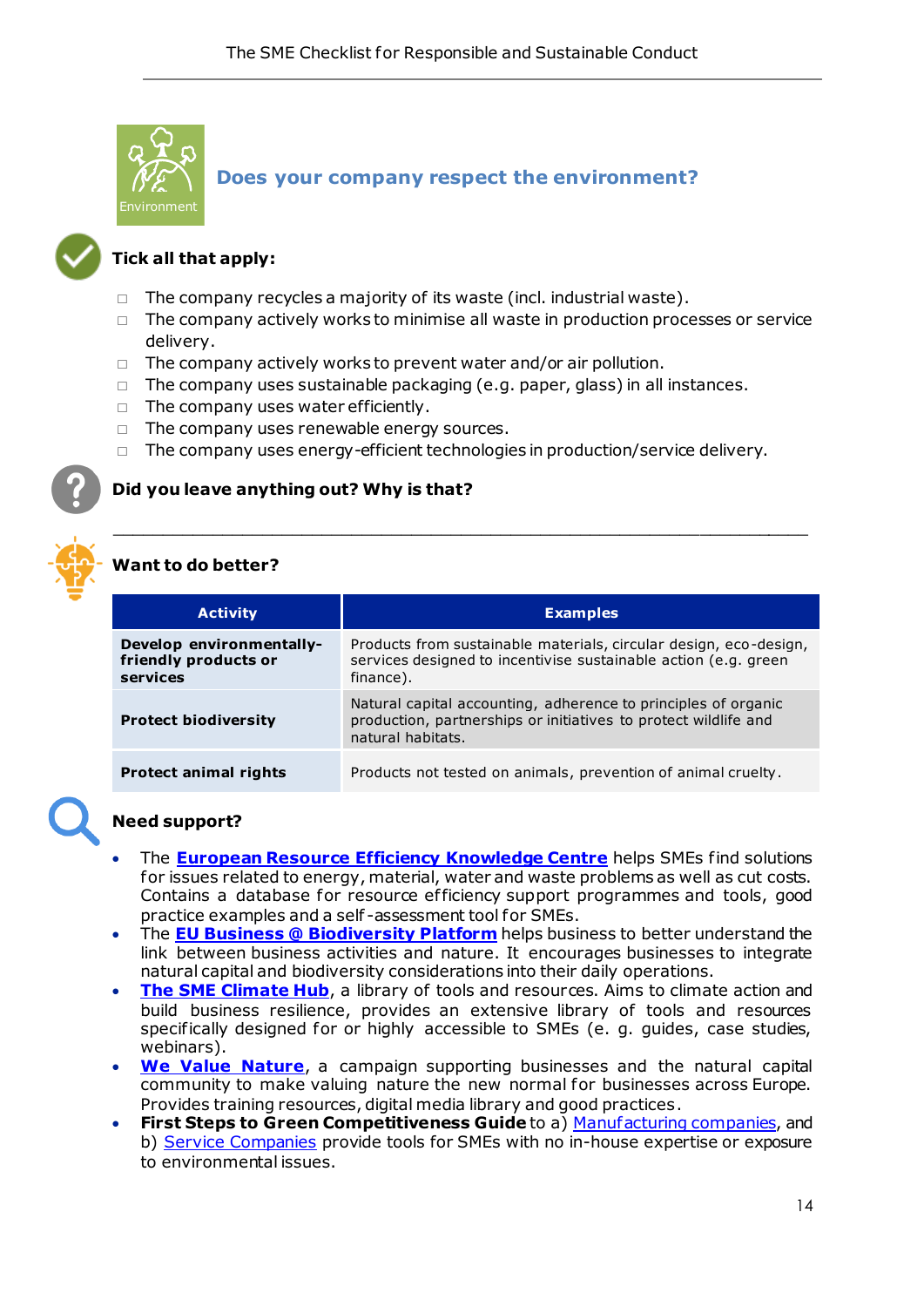<span id="page-14-0"></span>

<span id="page-14-1"></span>**Does your company support the development of its local or any other community?**

#### **Tick all that apply:**

- $\Box$  The company supports the training and/or employment of young people or vulnerable persons (migrants, refugees, persons with disabilities, etc.).
- $\Box$  The company supports educational campaigns or programmes.
- $\Box$  The company supports local institutions, organisations or programmes with financial or other kinds of donations.
- $\Box$  The company supports a specific economy by purchasing its local produce.
- $\Box$  The company respects local communities' needs and values by protecting its cultural heritage and respecting the natural environment.

 $\Box$ 

#### **Did you leave anything out? Why is that?**

#### **Want to do better?**

| <b>Activity</b>                                                      | <b>Examples</b>                                                                                                                                                                                                                                                      |
|----------------------------------------------------------------------|----------------------------------------------------------------------------------------------------------------------------------------------------------------------------------------------------------------------------------------------------------------------|
| <b>Provide training</b><br>and/or employment<br>opportunities        | Internship, traineeship or apprenticeship opportunities, visits to<br>company facilities, partnerships with schools or other education<br>institutions, mentorship or guidance initiatives, employment of persons<br>from vulnerable groups or specific communities. |
| <b>Support local sports</b>                                          | Financial support to local sports facilities, teams or singular athletes,<br>partnerships with sports clubs to run specific initiatives (healthy<br>lifestyle for children, diversity through sports, etc.).                                                         |
| <b>Support education</b>                                             | Education or awareness-raising activities on specific product use,<br>services or a particular problematic issue.                                                                                                                                                    |
| <b>Partner with local</b><br>organisations to<br>support initiatives | Partnerships with various institutions to support initiatives on<br>education, culture, health, or the environment.                                                                                                                                                  |
| Help communities in<br>need                                          | Financial or other kind of donations (e.g. some company products) to<br>communities affected by natural disasters, specific diseases etc.                                                                                                                            |
| <b>Conduct due</b><br>diligence in areas<br>affected by conflict     | Screen/audit suppliers that (may) have sourcing operations in areas<br>affected by conflict.                                                                                                                                                                         |

- The **[Social Innovation Community Learning Repository](https://www.siceurope.eu/resources-test/welcome-sic-learning-repository)** is a handbook, a collection of tools, resources, methods and case examples helping guide and inspire your social innovation practice.
- **[Erasmus for Young Entrepreneurs](https://www.erasmus-entrepreneurs.eu/index.php?lan=en)** is a cross-border exchange programme which gives new or aspiring entrepreneurs the chance to learn from experienced entrepreneurs running small businesses in other Participating Countries. You can also offer **[Erasmus+ internship vacancies](https://erasmusintern.org/)** to individuals seeking international opportunities.
- Take a look at the websites of local NGOs, business organisations or CSR networks to find potential partners and implement initiatives that benefit your community.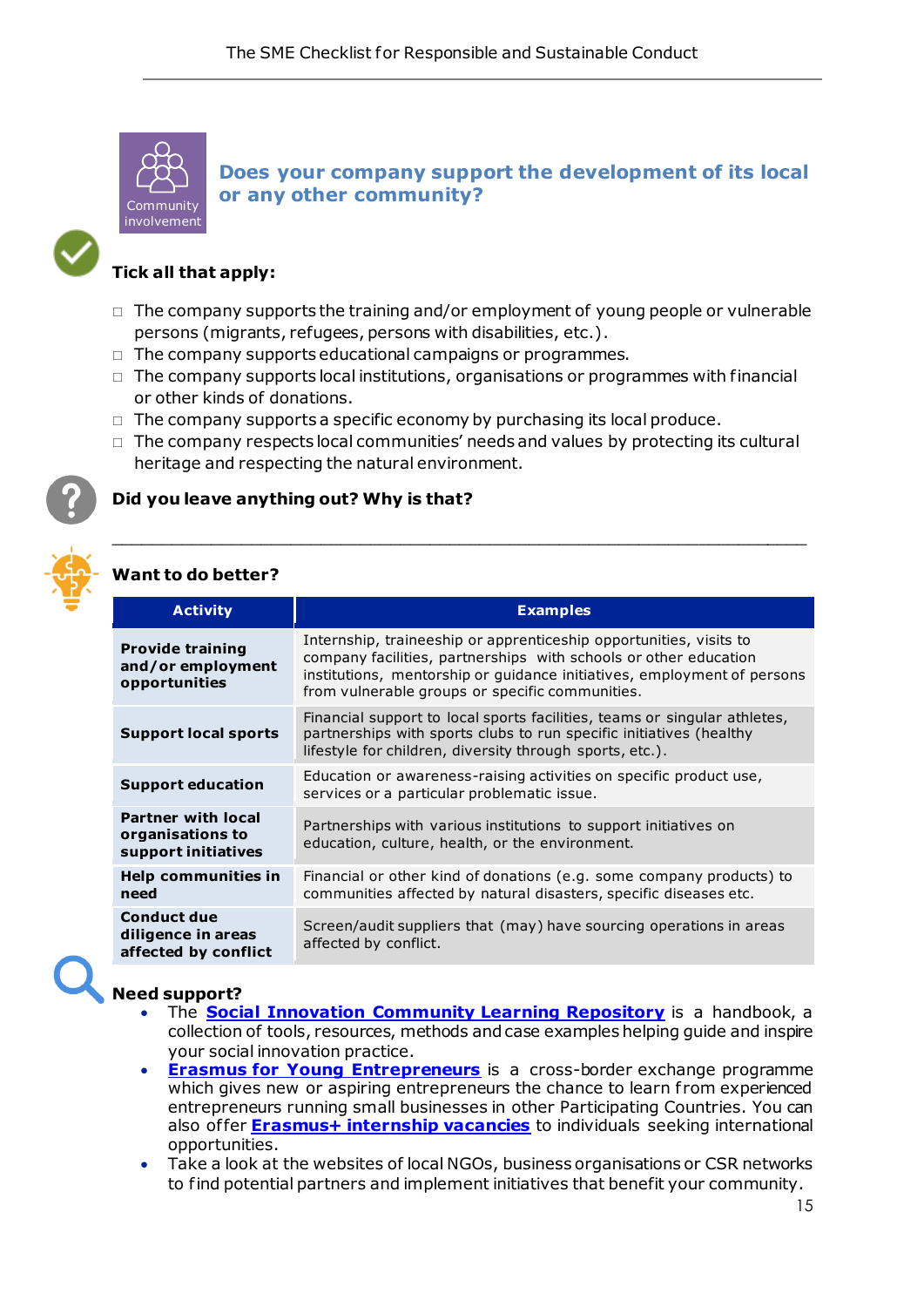<span id="page-15-0"></span>

**Does your company strive to protect human rights?**



### **Tick all that apply:**

- $\Box$  Human rights are respected at the workplace.
- $\Box$  Discrimination and harassment are not tolerated.
- $\Box$  The company has a channel through which human rights abuses or any unwanted behaviour can be reported and remedied.
- $\Box$  Risk of human rights abuses by business partners and/or suppliers is monitored and measures to mitigate it are in place.

 $\Box$ 



#### **Did you leave anything out? Why is that?**



# **Want to do better?**

| <b>Activity</b>                             | <b>Examples</b>                                                                                                                               |
|---------------------------------------------|-----------------------------------------------------------------------------------------------------------------------------------------------|
| <b>Ensure workplace</b>                     | Formalised hiring practices (e.g. code of conduct), efforts to include                                                                        |
| diversity                                   | underrepresented groups by catering to their specific needs                                                                                   |
| Undertake human                             | Screening/ auditing suppliers to ensure protection of human rights in                                                                         |
| rights due diligence                        | the supply chain, including human rights clauses in company contracts                                                                         |
| <b>Integrate</b><br>disadvantaged<br>groups | Additional efforts to include disadvantaged groups by catering to their<br>needs (e.g. setting up a workplace for a person with disabilities) |
| <b>Get certified for your</b>               | Certificates such as SA8000, WRAP, Fair Wear, Fair Trade (UTZ) and                                                                            |
| efforts                                     | others.                                                                                                                                       |

- **[Guide to human rights for SMEs](https://media.business-humanrights.org/media/documents/files/documents/SME-BHR-guide-EU.pdf)** developed by the European Commission. Helps SMEs comprehend how their enterprise might contribute to human rights abuses and how to prevent this.
- **[Diversity within small and medium-sized enterprises](https://eur-lex.europa.eu/legal-content/EN/TXT/PDF/?uri=CELLAR:91af0878-b379-11e5-8d3c-01aa75ed71a1&from=EN)** best practices and approaches for moving ahead. Developed by the European Commission, provides guidance on how to improve the competitiveness of companies via workforce diversity.
- **[ILO tools and resources](https://www.ilo.org/empent/areas/business-helpdesk/tools-resources/WCMS_144892/lang--en/index.htm)** for business on non-discrimination and equality provide guidelines, examples and toolkits on gender equality at work (incl. equal pay, workplace solutions for childcare), employing persons with disabilities (e.g. managing disability at the workplace), working with younger or older employees, etc.
- **[The Women's Empowerment Principles Gender Gap Analysis Tool](https://weps-gapanalysis.org/)**, a businessdriven tool designed to help companies assess gender equality performance at the workplace.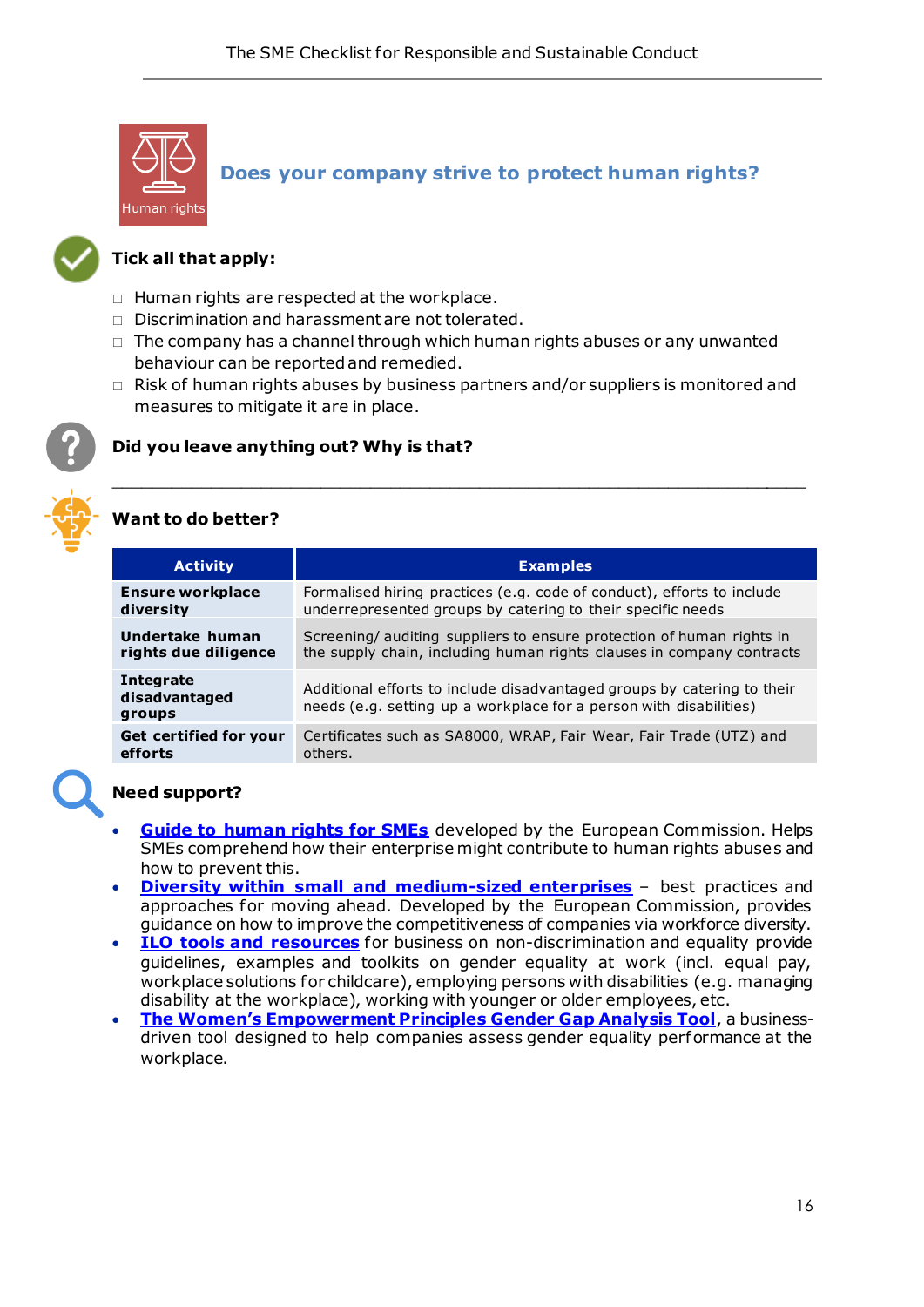<span id="page-16-0"></span>

**Does your company strive to ensure responsible business relations?**



# **Tick all that apply:**

- $\Box$  The company participates in fair competition against other companies. All illicit practices are avoided.
- $\Box$  The company always pays suppliers for their service on time.
- $\Box$  The company sells goods or services for a fair price.
- $\Box$  The company provides complete, accurate and truthful information about its products or services to other businesses.

\_\_\_\_\_\_\_\_\_\_\_\_\_\_\_\_\_\_\_\_\_\_\_\_\_\_\_\_\_\_\_\_\_\_\_\_\_\_\_\_\_\_\_\_\_\_\_\_\_\_\_\_\_\_\_\_\_\_\_\_\_\_\_\_\_\_\_\_\_\_

 $\Box$  The company conducts supply chain due diligence.

#### **Did you leave anything out? Why is that?**



# **Want to do better?**

| <b>Activity</b>                                | <b>Examples</b>                                                                                                                                                          |
|------------------------------------------------|--------------------------------------------------------------------------------------------------------------------------------------------------------------------------|
| <b>Conduct supply chain</b><br>due diligence   | Supplier code of conduct, questionnaire or check-list to monitor<br>risks, use of industry-specific quidelines (e.g. raw minerals),<br>supplier audits by third parties. |
| <b>Choose sustainable</b><br>business services | Transportation, warehousing, distribution or customer service<br>carried out by responsible, reliable and sustainable business<br>partners.                              |
| <b>Purchase sustainably-</b><br>made produce   | Goods or raw materials sourced from reliable (e.g. certified)<br>suppliers that produce in a sustainable way.                                                            |

- **[The SME Compass](https://kompass.wirtschaft-entwicklung.de/en/)**, a tool for environmental and human rights due diligence along the value chain, tailored specifically to SMEs. In 5 phases, it helps SMEs to understand risks, take action and comply with due diligence.
- **[CSR Risk Check tool](https://www.mvorisicochecker.nl/en)** with interactive world map to manage risks when importing from or producing in other countries than your own.
- **[Guidance on due diligence for EU businesses](https://trade.ec.europa.eu/doclib/docs/2021/july/tradoc_159709.pdf)** to address the risk of forced labour in their operations and supply chains. Guidance provides with practical aspects of due diligence as well as an overview of international standards that are relevant for combatting forced labour.
- If you are not sure whether your company can do it on its own **join a network** to help you. The following networks provide support for supply chain due diligence[: amfori,](https://www.amfori.org/) [Fair Labor Association](https://www.fairlabor.org/)[, Responsible Business Alliance](https://www.responsiblebusiness.org/)[, Ethical Trading Initiative.](https://www.ethicaltrade.org/)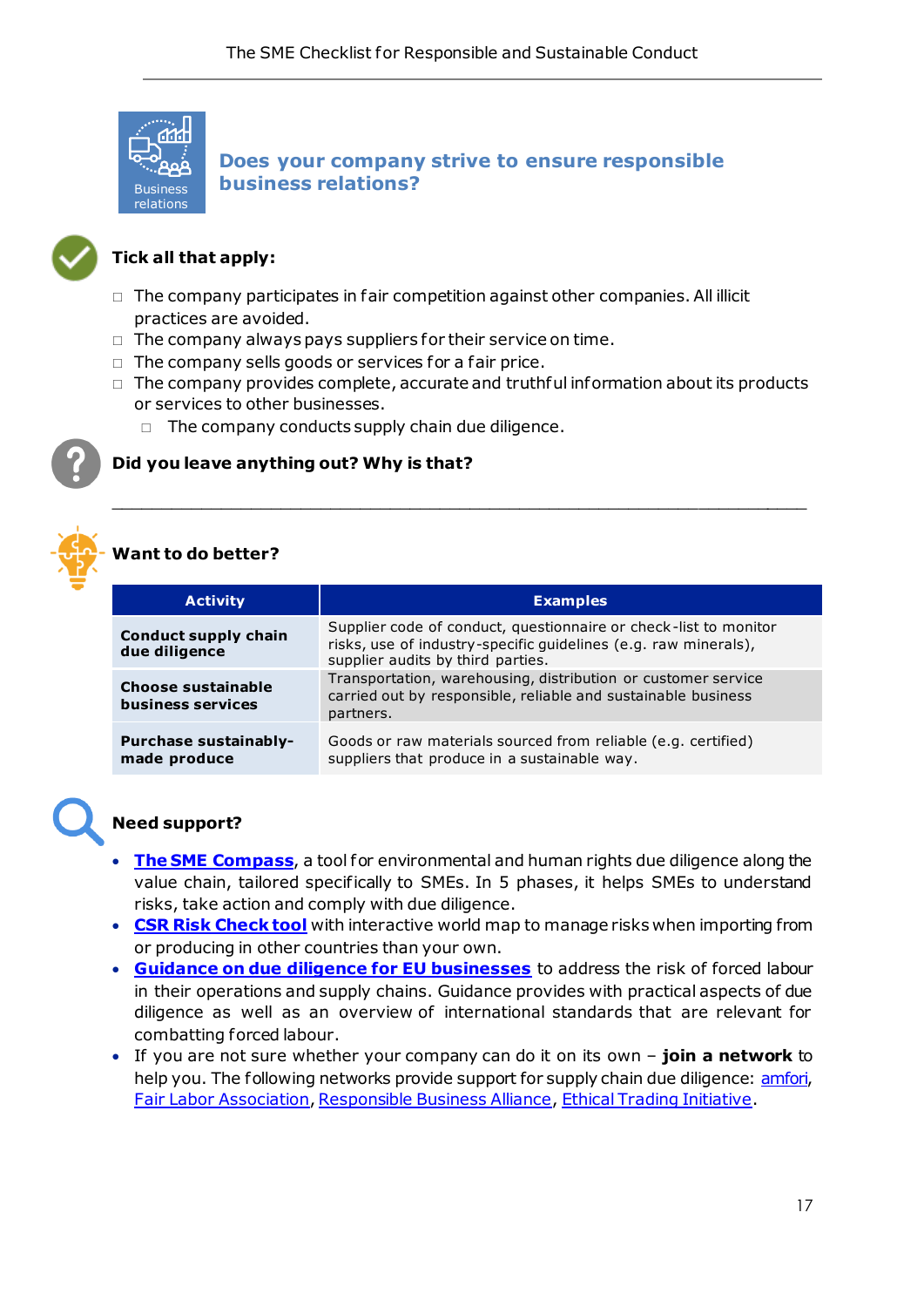<span id="page-17-0"></span>

**Does your company follow a clear form of business governance?**



# **Tick all that apply:**

- $\Box$  The company follows a clear and transparent process of decision-making with respect to business development and operations.
- $\Box$  The company is not engaged in illegal activities of *any* kind (especially tax avoidance, money laundering, and bribery).

\_\_\_\_\_\_\_\_\_\_\_\_\_\_\_\_\_\_\_\_\_\_\_\_\_\_\_\_\_\_\_\_\_\_\_\_\_\_\_\_\_\_\_\_\_\_\_\_\_\_\_\_\_\_\_\_\_\_\_\_\_\_\_\_\_\_\_\_\_\_

- $\Box$  The company is transparent about financial and other performance indicators to employees and shareholders.
- $\Box$  Employees regularly participate in decision-making at the company.



# **Did you leave anything out? Why is that?**



# **Want to do better?**

| <b>Examples</b>                                                                                                                                                                                   |
|---------------------------------------------------------------------------------------------------------------------------------------------------------------------------------------------------|
| Clear guidelines to employees and/or suppliers/buyers/investors on<br>company commitments, annual financial and non-financial reports<br>(available to company stakeholders, including employees) |
| CSR/sustainability strategy, pledge or another type of commitment that<br>includes specific quidelines or a code of conduct for company<br>operations.                                            |
| Performance targets for commitments (here are some suggestions),<br>activities to improve performance.                                                                                            |
|                                                                                                                                                                                                   |

- **["Five Corporate Governance Guidelines to Accelerate Change and Sustainable](https://www.bicg.eu/wp-content/uploads/2021/03/ecoDa-Five-Corporate-Governance-Guidelines.pdf)  [Growth in Europe"](https://www.bicg.eu/wp-content/uploads/2021/03/ecoDa-Five-Corporate-Governance-Guidelines.pdf)** (ecoDa, 2021) can be useful for executives and non-executives to benchmark their own governance practices to the best practices observed in Europe. This includes promoting diversity and collaboration between the Board and the Executive committee, involvement of all relevant stakeholders, committing to ESG and other guidelines.
- The **[SME Business Integrity Kit](https://knowledgehub.transparency.org/product/sme-business-integrity-kit)** (Transparency International Italia, 2018) has been designed to help spread the values of transparency, integrity and anti-corruption.
- [Close the Gap](https://www.closethegap.org.uk/content/employers-sme/) has developed a free, online self-assessment tool designed specifically for smaller employers. The *Think Business, Think Equality* tool enables you to assess your employment practices, and provides tailored advice and guidance on how small changes to the way you run your business can make a big dif ference to you and your employees.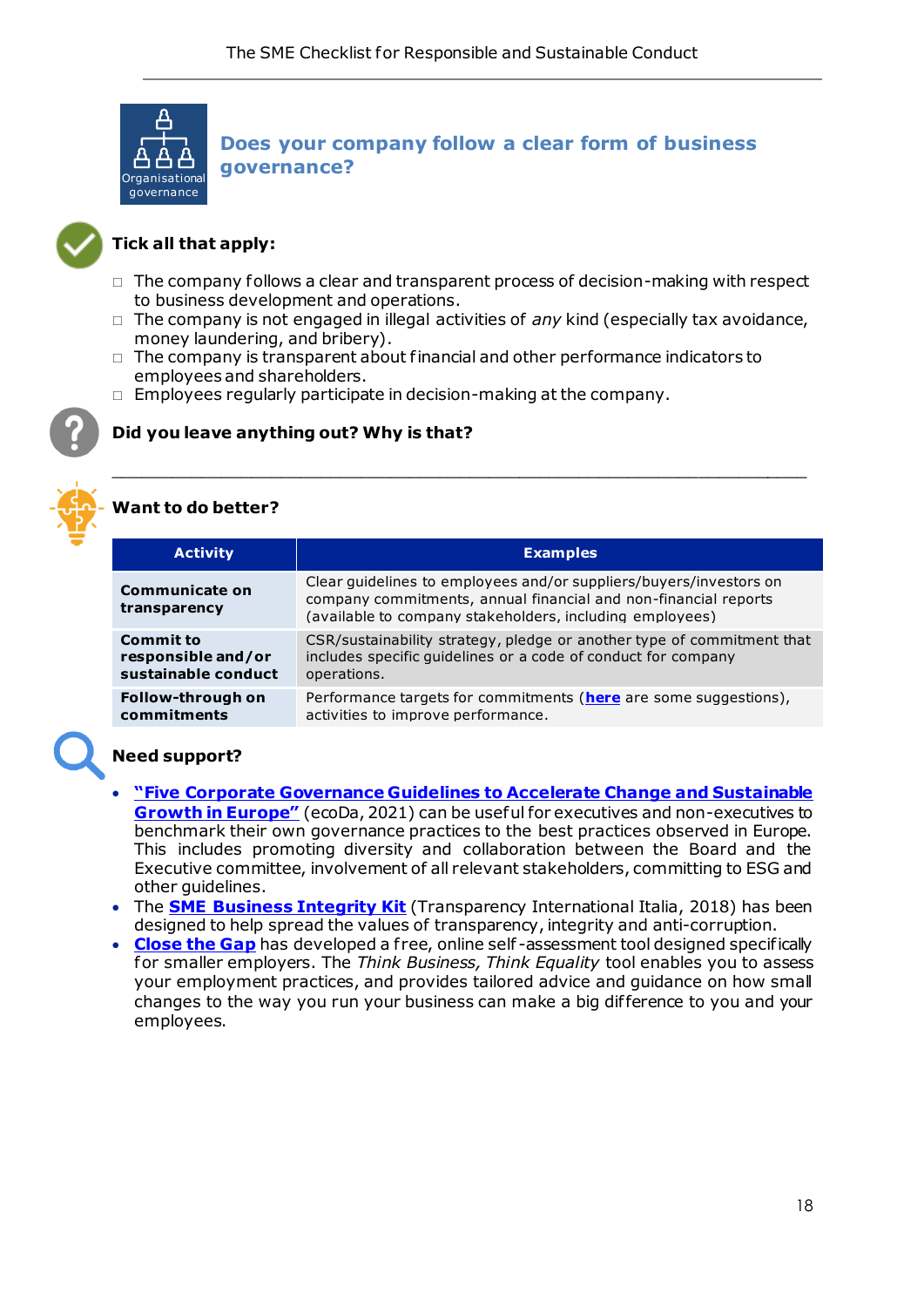<span id="page-18-0"></span>

You can do the following:

 $\mathbb N$  Publish information about your efforts on social media or your company's website

 $\triangledown$  Report on specific social and/or environmental impacts of your business. However, you might need some monitoring indicators to do that. See **[Tips for developing a](#page-19-0)  [CSR/sustainability strategy](#page-19-0)**.

 $\boxtimes$  Make your efforts a part of your organisation's identity and make sure this is communicated to all company stakeholders, from employees, to customers and investors.

 $\boxtimes$  Obtain a label or certificate to show customers that you take CSR/sustainability commitments seriously. However, it can be dif ficult to choose which one is right for you. The EU runs several labelling and certification schemes, you can find about more by clicking **[here](https://ec.europa.eu/info/business-economy-euro/product-safety-and-requirements/eu-labels_en)**. If you are looking for something else, for example the **[Ecolabel Index](http://www.ecolabelindex.com/)** lists 455 various labels from 199 countries and 25 industry sectors that you may choose from.

Want to **report** your company's efforts in a more formal manner **by following a global standard**?

A variety of reporting standards are available, such as:

- [Global Reporting Initiative](https://www.globalreporting.org/)
- [United Nations Global Compact](https://www.unglobalcompact.org/participation/report)
- **[ISO 26000](https://www.iso.org/iso-26000-social-responsibility.html)** Guidance to Social **Responsibility**
- UN Guiding Principles Reporting [Framework](https://www.ungpreporting.org/) (applicable to business and human rights)
- SA8000 [Standard](https://sa-intl.org/programs/sa8000/)

**[The EU Ecolabel](https://europa.eu/youreurope/business/product-requirements/labels-markings/ecolabel/index_en.htm)** promotes environmental excellence across a wide range of products and services. It helps to showcase your customers and consumers that your product meets strict ecological criteria, and the label is recognised in all EU countries. Discounts to SMEs when obtaining the label are available.

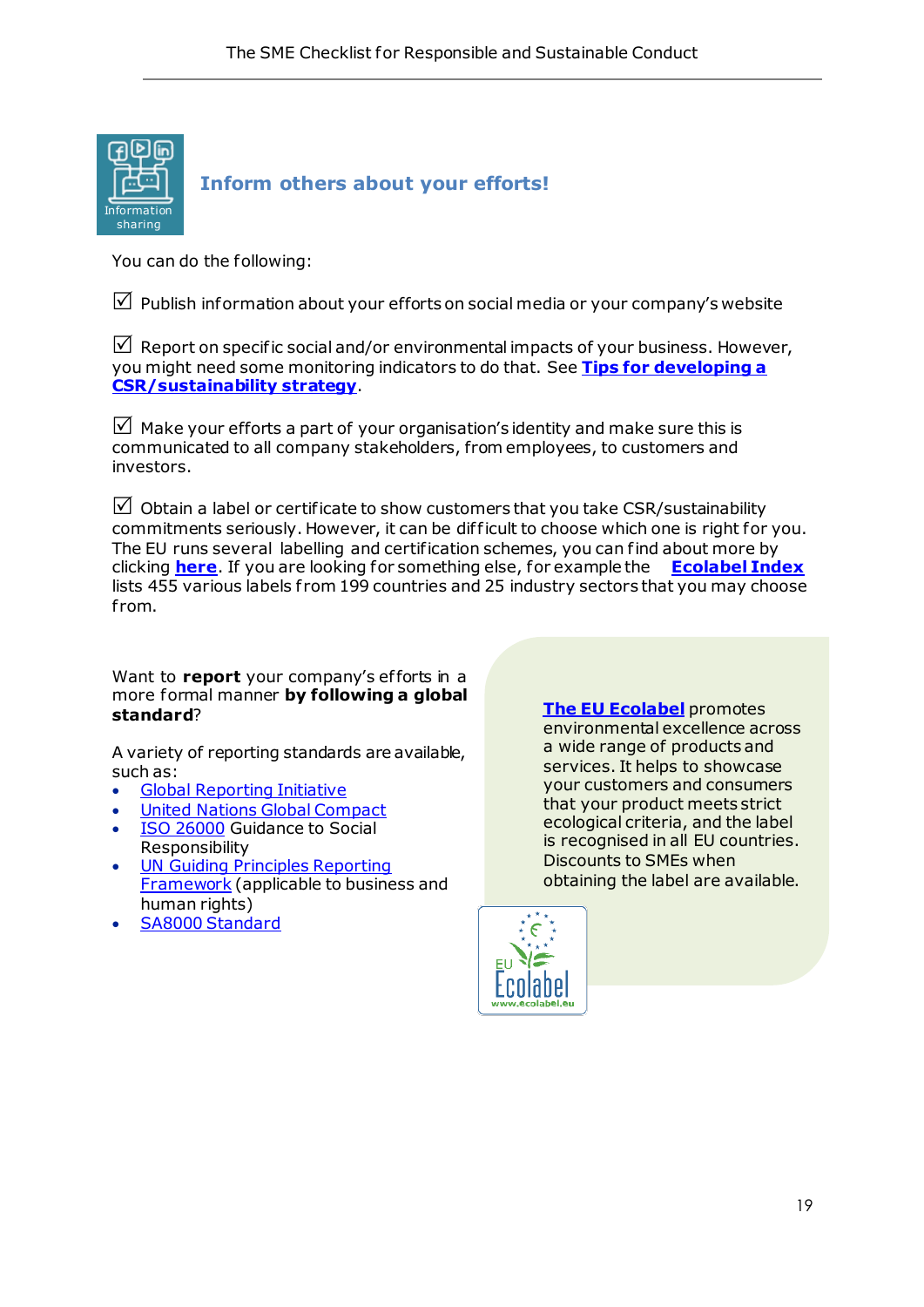# <span id="page-19-0"></span>**Tips for developing a CSR/sustainability strategy**

- 1. **Identify**, which aspects of your business need to be improved. You can use the [guiding questions](#page-8-1) at the start of this Checklist.
- 2. Use th[e Checklist](#page-8-0) to **find ideas for activities** that could work for your business. Links to good practices and support available can give you a better idea of what could be feasible and suitable for your company.
- 3. **Get a better idea of the resources** you need:
	- **Who** in the company will be responsible for maintaining activities? How many persons, working full- or part-time, would you need to conduct activities on a regular basis?
	- *How much* will you need to invest for starting and maintaining activities? How much can you afford to invest for activities to be profitable in medium term?
	- *If you are struggling*, perhaps you can approach a business consultant to help you? Perhaps your sectoral association, local Chambers of Commerce or a business support organisation can provide some assistance?
- 4. Set **performance targets** and **monitor progress**. Ideas for performance indicators under each action area are provided in the table below. However, you can choose to follow mor[e formalised standards or obtain a label or certificate](#page-18-0) for fulfilling specific criteria.

| <b>Action area</b>               | <b>Examples of performance indicators</b>                                                                                                                                                                                                                                                                                                                                                                                                                     |
|----------------------------------|---------------------------------------------------------------------------------------------------------------------------------------------------------------------------------------------------------------------------------------------------------------------------------------------------------------------------------------------------------------------------------------------------------------------------------------------------------------|
| <b>Decent work</b>               | - One-on-one interviews to monitor employee well-being based on set<br>criteria<br>- Share of employees participating in training/hours spent in training<br>per employee<br>- Severity and/or frequency of OHS accidents<br>- Gender equality indicators (positions occupied and gender pay gap),<br>- Hours spent on overtime<br>- Salary level in comparison to country average                                                                            |
| <u>Consumer</u><br><b>issues</b> | - Benchmarks in consumer satisfaction surveys<br>- Service delivery time, number of customer complaints and their<br>causes<br>- Response time in case of complaints<br>- Specific KPIs for product quality and safety<br>- Share of sustainable or adapted products sold in relation to other<br>products                                                                                                                                                    |
| <b>Environment</b>               | - Specific targets for energy, water and/or fuel consumption levels<br>- Targets for $CO2$ or other gas emissions<br>- Share of energy sourced from renewable sources<br>- Amount of various materials (un-)used or recycled (especially if<br>reducing waste is a priority)<br>- Amount of food waste (target at zero)<br>- Share of products/product parts developed from recycled materials<br>- Number of trees planted<br>- Number of animals protected. |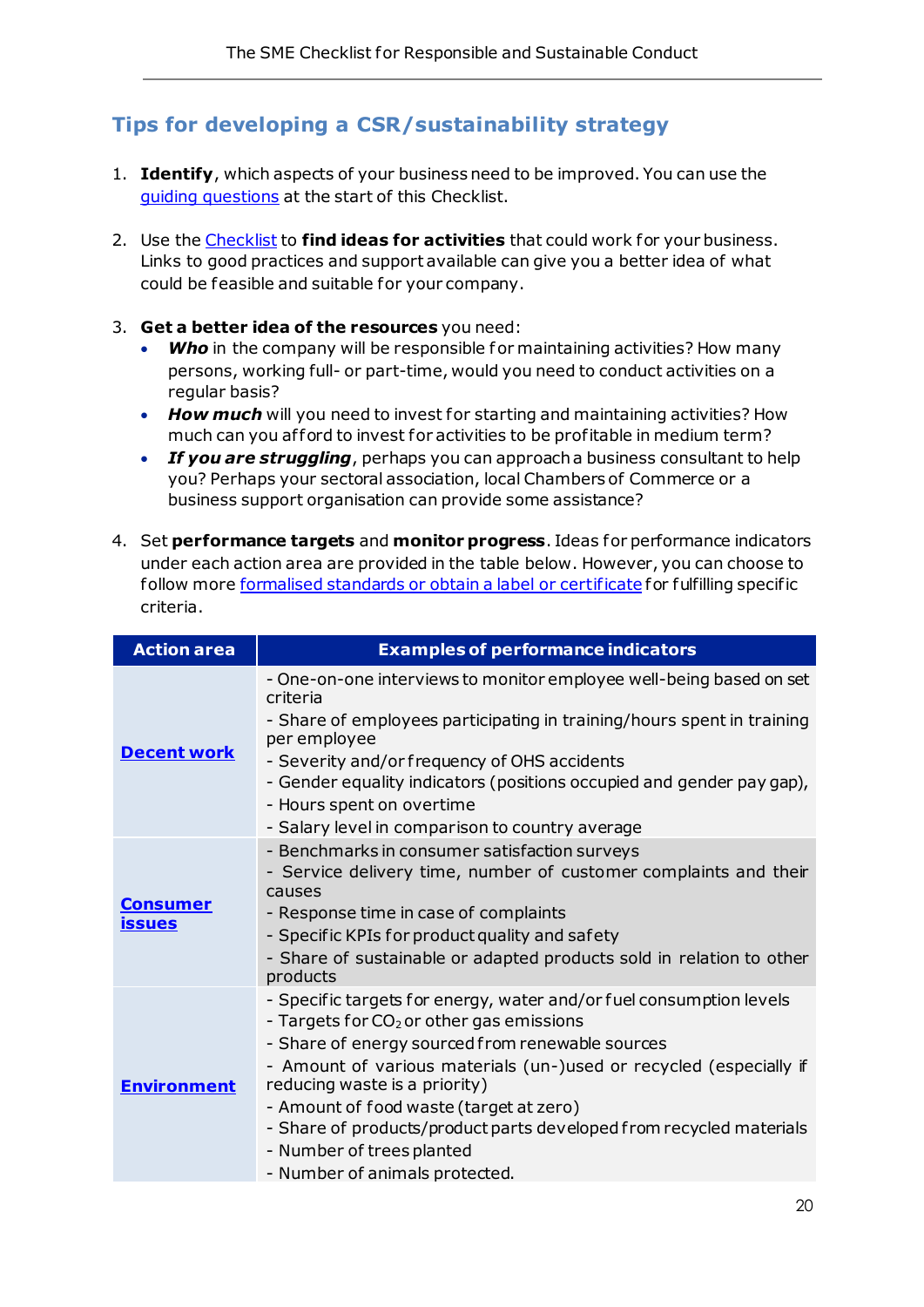| <b>Action area</b>                                                  | <b>Examples of performance indicators</b>                                                                                                                                                                                                                                                                  |
|---------------------------------------------------------------------|------------------------------------------------------------------------------------------------------------------------------------------------------------------------------------------------------------------------------------------------------------------------------------------------------------|
| <b>Community</b><br><b>involvement</b><br>and<br><b>development</b> | - Number of persons or programme participants to which support had<br>been provided<br>- Number of projects/initiatives or programmes supported<br>- Follow-up on persons or groups to ensure the success of delivered<br>support<br>- Share of income from products/services targeting particular groups. |
| <b>Human rights</b>                                                 | - Number of persons that benefited from support<br>- Number of employees trained on relevant topics (diversity, inclusion,<br>corruption, human rights' risks, etc.)<br>- Workforce diversity statistics (gender equality, inclusion of various<br>groups).                                                |
| <b>Business</b><br><b>relations</b>                                 | - Number of suppliers committed to the company's CSR/sustainability<br>code of conduct (e.g. by signing a charter)<br>- Number of certified products purchased from suppliers<br>- Number of corruption alerts<br>- Number of supplier misconduct<br>- Benchmarks for third-party audits.                  |
| <b>Organisational</b><br>qovernance                                 | - Financial indicators (revenue, profit, cash flow, etc.)<br>- Scheduled meetings with employees<br>- Performance in accordance to ISO or other standards.                                                                                                                                                 |

5. **Communicate your efforts** to customers and investors. You can prepare a CSR/sustainability report based on performance targets, or fin[d other means](#page-18-0) of doing it.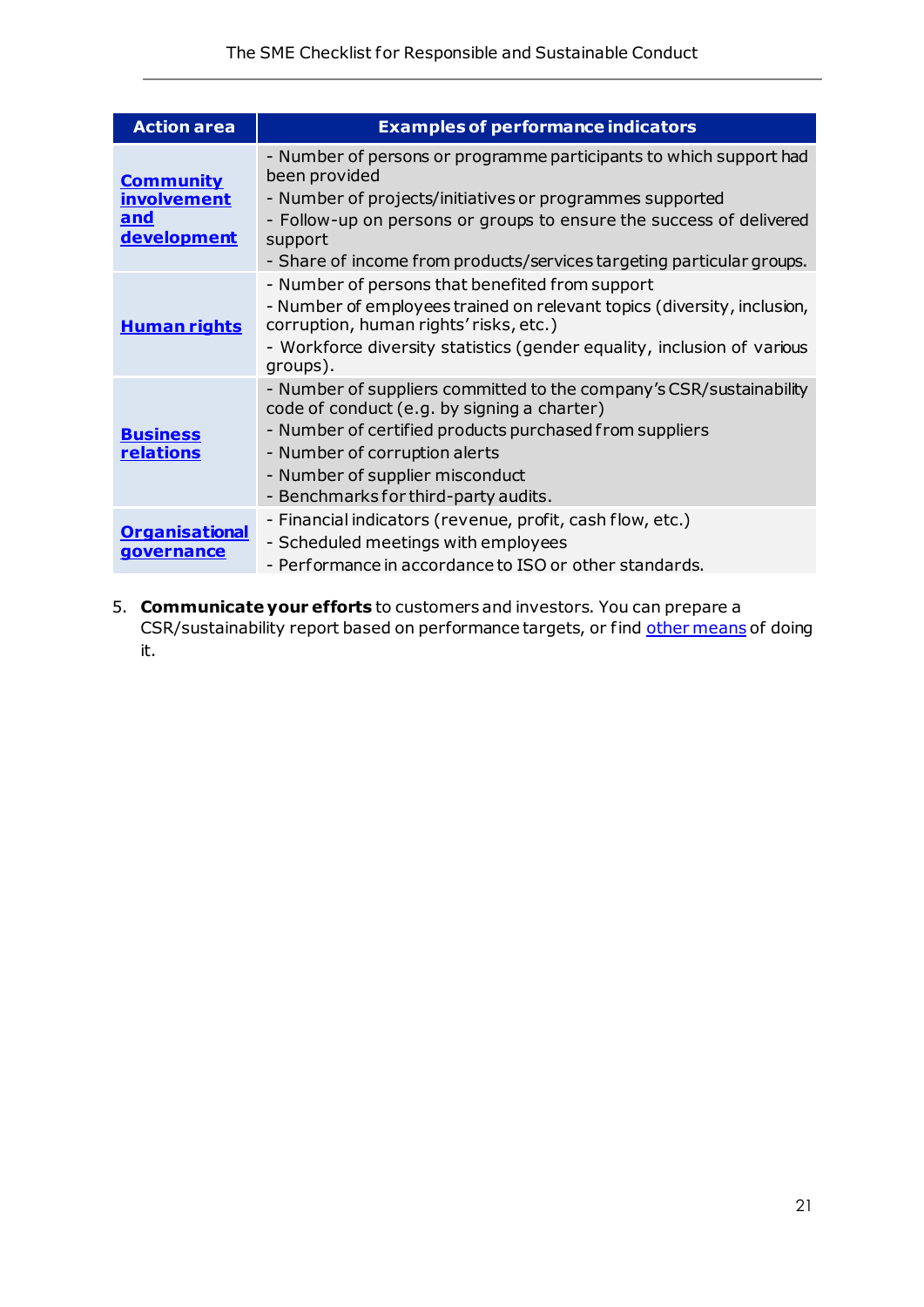# <span id="page-21-0"></span>**Available support and resources**

- The [European Enterprise Network](https://een.ec.europa.eu/) helps companies innovate and grow internationally. Local Network contact points can help you with advice, support and opportunities for international partnerships, as well as improving the sustainability of your business.
- [Low Carbon Business Action](https://clustercollaboration.eu/international-cooperation/low-carbon-business-actions) helps SMEs that produce low carbon, resource efficient, circular economy technologies to find potential clients in Canada and the Americas.
- [Erasmus for Young Entrepreneurs](https://www.erasmus-entrepreneurs.eu/index.php?lan=en) is a cross-border exchange programme which gives new or aspiring entrepreneurs the chance to learn f rom experienced entrepreneurs running small businesses in other Participating Countries.
- The [Social Innovation Community](https://www.siceurope.eu/resources-test/welcome-sic-learning-repository)  [Learning Repository](https://www.siceurope.eu/resources-test/welcome-sic-learning-repository) is a handbook, a collection of tools, resources, methods and case examples helping guide and inspire your social innovation practice.
- The **European Institute of Innovation** [and Technology \(EIT\)](https://eit.europa.eu/) brings together leading business, education and research organisations to form dynamic cross-border partnerships. It provides funding opportunities under Horizon Europe.
- [CSR Europe](https://www.csreurope.org/) is the leading European business network for Corporate Sustainability and Responsibility. Their National Partner Organisations can support your journey towards practical solutions and sustainable growth.
- [OECD Guidelines for Multinational](https://mneguidelines.oecd.org/)  [Enterprises](https://mneguidelines.oecd.org/) are the most comprehensive international standard on Responsible Business Conduct.
- [My Business and Human Rights: A](https://media.business-humanrights.org/media/documents/files/documents/SME-BHR-guide-EU.pdf)  [guide to human rights for small and](https://media.business-humanrights.org/media/documents/files/documents/SME-BHR-guide-EU.pdf)  [medium-sized enterprises](https://media.business-humanrights.org/media/documents/files/documents/SME-BHR-guide-EU.pdf) serves as an inspiration and a practical reference for enterprises that are

seeking to integrate human rights more explicitly into what they do.

- Th[e Global Compact Self Assessment](http://www.globalcompactselfassessment.org/)  [Tool](http://www.globalcompactselfassessment.org/) enables companies of all sizes and sectors to diagnose their performance across all ten UN Global Compact principles. It provides indicators to track and demonstrate progress.
- Th[e SME Compass](https://wirtschaft-entwicklung.de/en/helpdesk-on-business-human-rights/sme-compass/) guides companies step by step towards greater sustainability and robust supply chains. In 5 phases, it helps SMEs to understand risks, take action and comply with due diligence.
- Th[e CR Compass](https://www.crkompass.de/en/home/) offers SMEs support in setting up their CR management as well as in preparing sustainability reports and progress reports in accordance with the requirements of the UN Global Compact.
- Th[e CSR Risk Check](https://www.mvorisicochecker.nl/en) tool is aimed at companies that are importing from or have production facilities in foreign countries. You can find out which international CSR risks your business activities are exposed to and what you can do to manage them.
- The **CSRhub Ireland** includes guidance and resources on taking the first steps towards CSR (esp. for SMEs), as well as case studies.
- The **SME Climate Hub** helps SMEs take concrete steps towards reducing their carbon emissions and undertaking climate actions.
- The **Eco-Management and Audit** [Scheme \(EMAS\)](https://ec.europa.eu/environment/emas/index_en.htm) was developed by the European Commission for organisations to evaluate, report, and improve their environmental performance. Implementation tools for SMEs are available too.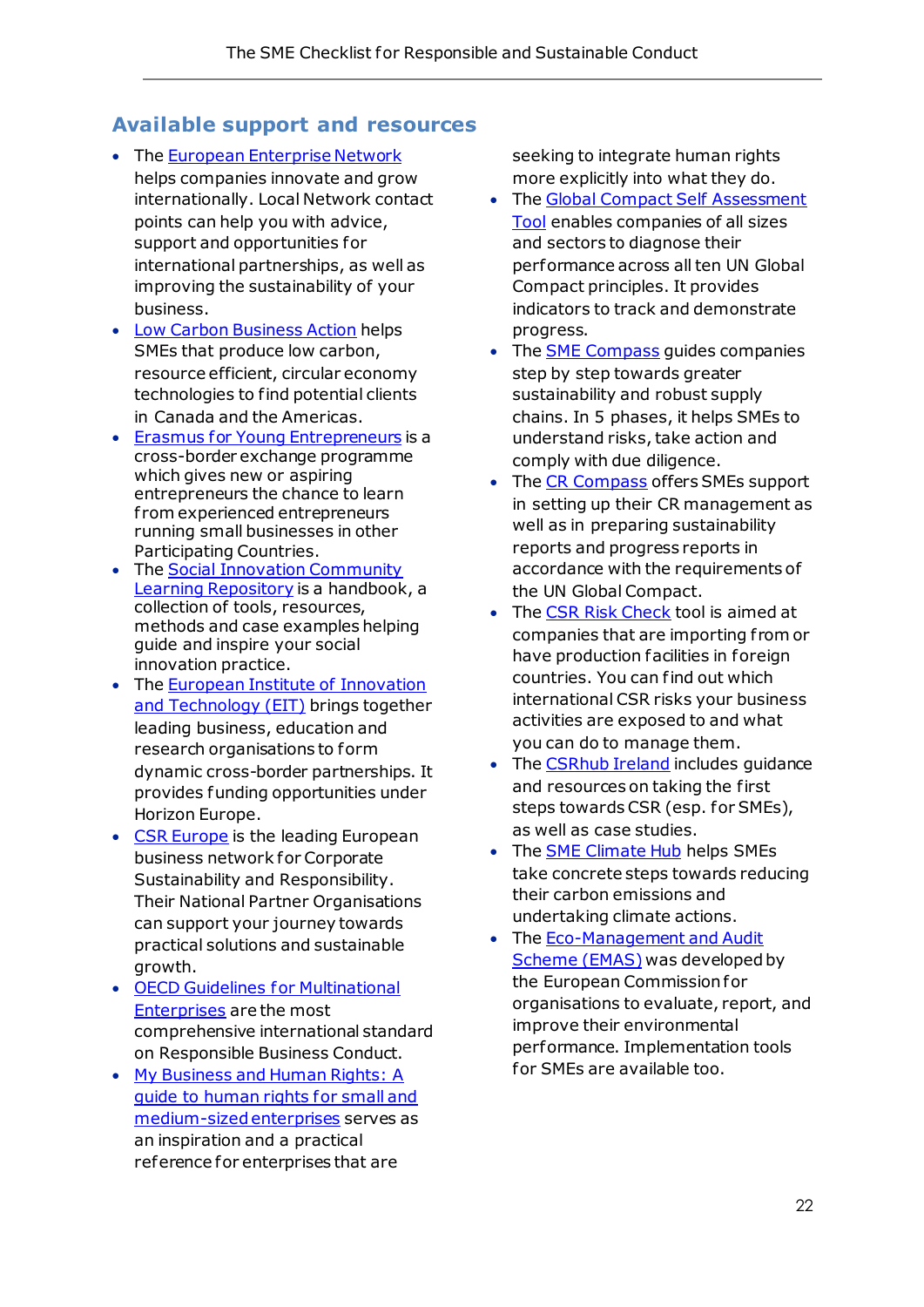# **HOW TO OBTAIN EU PUBLICATIONS**

#### **Free publications:**

- one copy: via EU Bookshop (http://bookshop.europa.eu);
- more than one copy or posters/maps: f rom the European Union's representations (http://ec.europa.eu/represent\_en.htm); f rom the delegations in non-EU countries (http://eeas.europa.eu/delegations/index\_en.htm); by contacting the Europe Direct service (http://europa.eu/europedirect/index\_en.htm) or calling 00 800 6 7 8 9 10 11 (freephone number from anywhere in the EU)  $(*)$ .

[\(\\*\)](http://europa.eu.int/citizensrights/signpost/about/index_en.htm#note1#note1) The information given is free, as are most calls (though some operators, phone boxes or hotels may charge you).

#### **Priced publications:**

• via EU Bookshop (http://bookshop.europa.eu).

#### **Priced subscriptions:**

• via one of the sales agents of the Publications Of fice of the European Union (http://publications.europa.eu/others/agents/index\_en.htm).